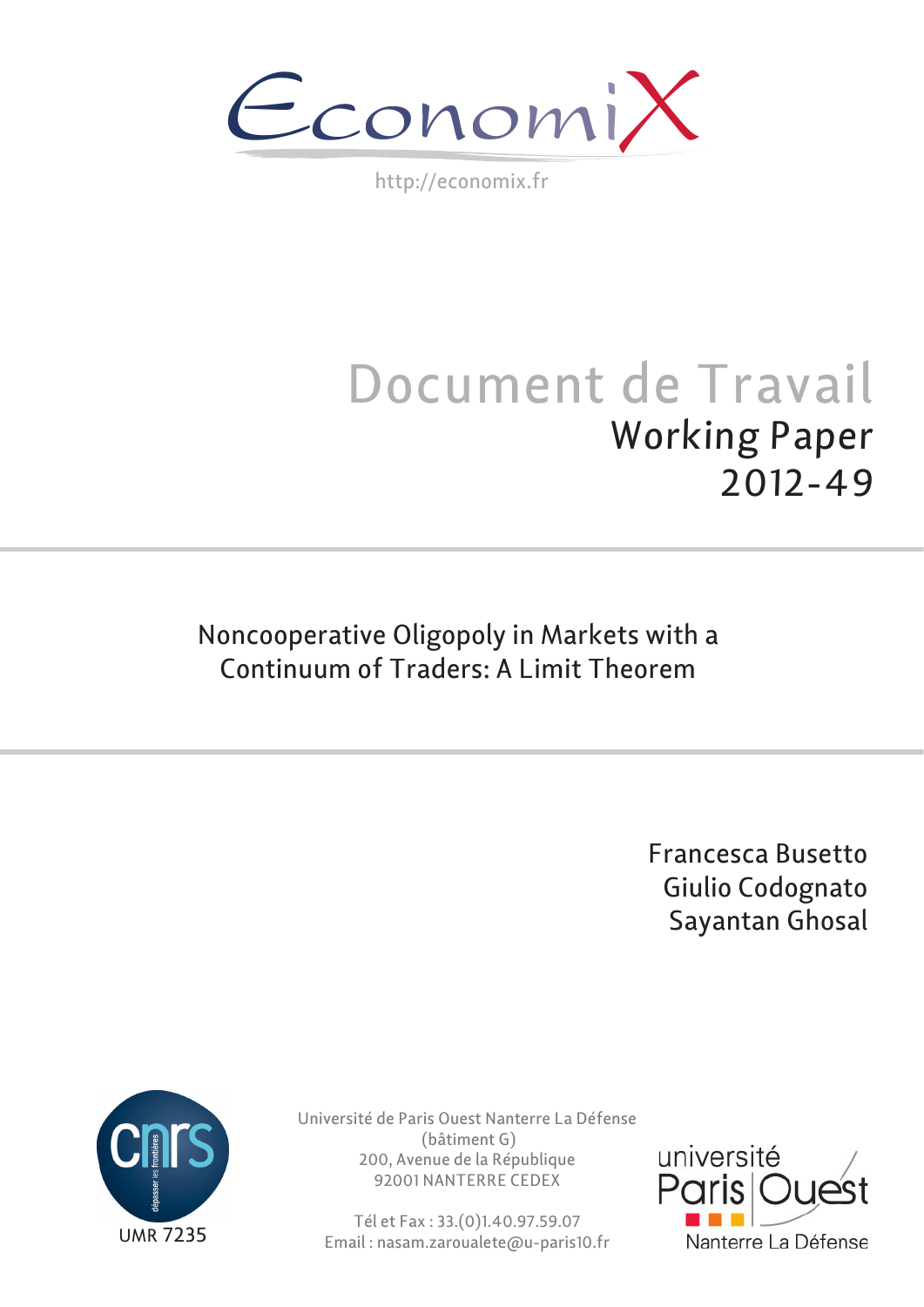## Noncooperative Oligopoly in Markets with a Continuum of Traders: A Limit Theorem

Francesca Busetto<sup>∗</sup> , Giulio Codognato† , Sayantan Ghosal‡

December 2012

#### Abstract

In this paper, in an exchange economy with atoms and an atomless part, we analyze the relationship between the set of the Cournot-Nash equilibrium allocations of a strategic market game and the set of the Walras equilibrium allocations of the exchange economy with which it is associated. In an example, we show that, even when atoms are countably infinite, Cournot-Nash equilibria yield different allocations from the Walras equilibrium allocations of the underlying exchange economy. We partially replicate the exchange economy by increasing the number of atoms without affecting the atomless part while ensuring that the measure space of agents remains finite. We show that any sequence of Cournot-Nash equilibrium allocations of the strategic market game associated with the partially replicated exchange economies approximates a Walras equilibrium allocation of the original exchange economy.

Journal of Economic Literature Classification Numbers: C72, D51.

## 1 Introduction

Okuno at al. (1980) proposed an approach to modeling oligopoly in general equilibrium where "[...] either perfectly or imperfectly competitive behavior may emerge endogenously [...], depending on the characteristics of the

<sup>∗</sup>Dipartimento di Scienze Economiche e Statistiche, Universit`a degli Studi di Udine, Via Tomadini 30, 33100 Udine, Italy.

<sup>&</sup>lt;sup>†</sup>Dipartimento di Scienze Economiche e Statistiche, Università degli Studi di Udine, Via Tomadini 30, 33100 Udine, Italy, and EconomiX, Universit´e de Paris Ouest Nanterre la Défense, 200 Avenue de la République, 92001 Nanterre Cedex, France.

<sup>‡</sup>Department of Economics, University of Warwick, Coventry CV4 7AL, United Kingdom.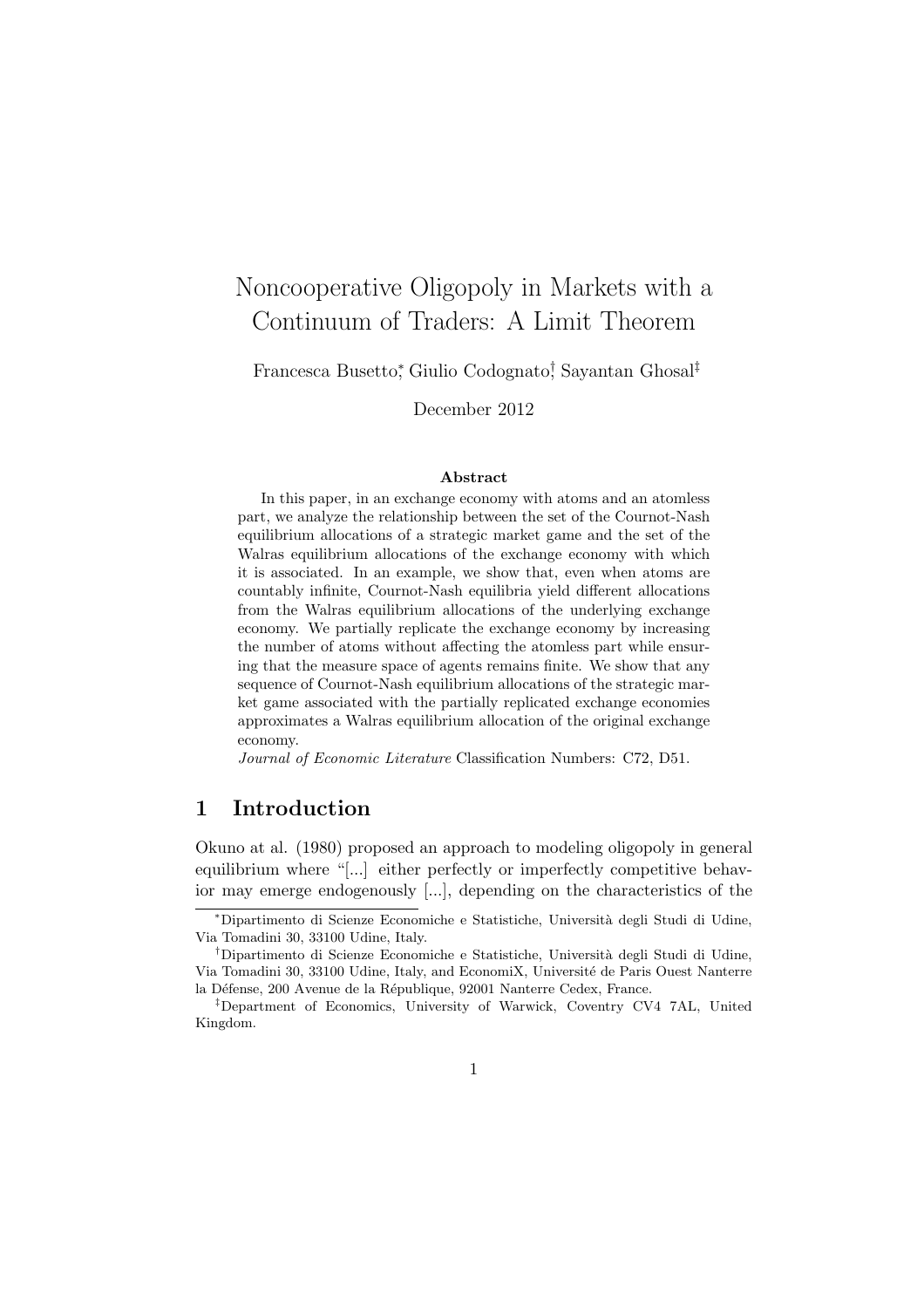agent and his place in the economy" (see p. 22). Okuno et al. (1980) proposed to use a mixed measure space of traders `a la Shitovitz (see Shitovitz  $(1973)$ ) - that is a measure space consisting of atoms, which represent the large traders, and an atomless part, which represents the small traders - in the framework of strategic market games (see Shapley and Shubik (1977), Dubey and Shubik (1978), Mas-Colell (1982), Sahi and Yao (1989), Amir et al. (1990), Peck et al. (1992), Dubey and Shapley (1994), among others). Busetto et al. (2011), in a generalization of Okuno et al. (1980), considered a model of noncooperative exchange proposed by Lloyd S. Shapley (and further analyzed by Sahi and Yao (1989)): they proved the existence of a Cournot-Nash equilibrium for this model. The approach adopted by Okuno et al. (1980) contrasts to an approach to noncooperative oligopoly in general equilibrium proposed by Gabszewicz and Vial (1972) (see also Roberts and Sonnenschein (1977), Roberts (1980), Mas-Colell (1982), Dierker and Grodal (1986), Codognato and Gabszewicz (1993), d'Aspremont et al. (1997), Gabszewicz and Michel (1997), Shitovitz (1997), among others). In this approach, it is explicitly assumed that some agents behave competitively while others behave noncompetitively.

In this paper, using the same framework as Busetto et al. (2011), without assuming that some agents behave competitively while others behave noncompetitively, we analyze the relationship between the set of the Cournot-Nash equilibrium allocations of the strategic market game and set of the Walras equilibrium allocations of the exchange economy with which it is associated. Since the mixed measure space we are considering in this paper may contain countably infinite atoms, the question arises whether an equivalence result could hold in this case. We provide an example of an exchange economy with countably infinite atoms and an atomless part which shows that any Cournot-Nash equilibrium allocation of the strategic market game is not a Walras equilibrium allocation of the exchange economy with which it is associated. Our example contrasts with the counterintuitive possibility that the core allocations are competitive despite the presence of atoms as in Shitovitz (1973).

The nonequivalence result provided by the example leads to consider the question of a possible asymptotic relationship between appropriately defined sequences of Cournot-Nash equilibrium allocations of the strategic market game and the Walras equilibrium allocations of the exchange economy with which it is associated. To this end, we partially replicate the exchange economy by increasing the number of atoms, while making them asymptotically negligible, without affecting the atomless part. The replication of atoms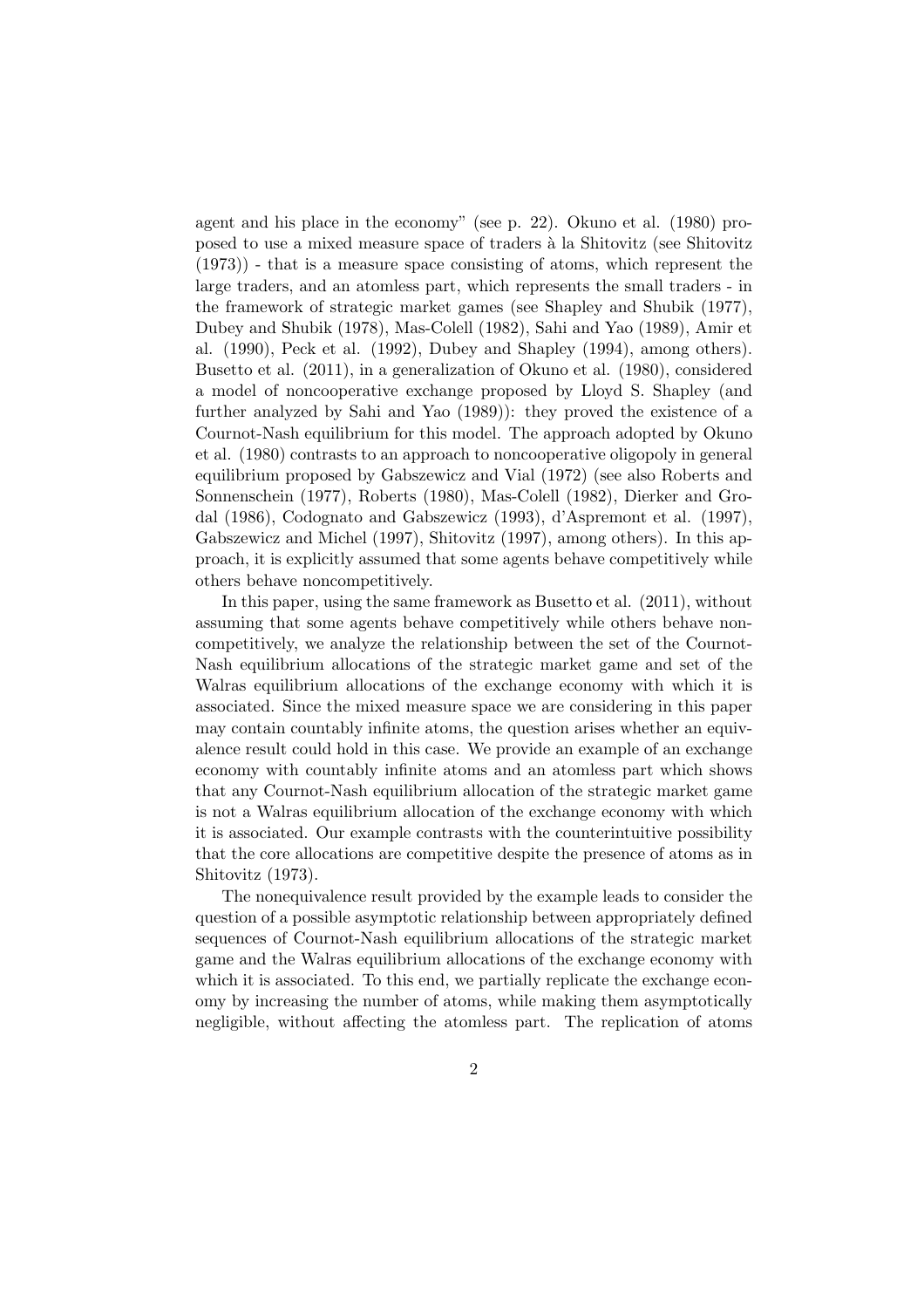used in this paper ensures that the mixed measure space remains finite: without this feature required, the model of oligopoly in general equilibrium we study would not be well-defined. Then, we show that any sequence of Cournot-Nash equilibrium allocations of the strategic market game associated with the partially replicated exchange economies approximates a Walras equilibrium allocation of the original exchange economy.

Sahi and Yao (1989) showed the convergence of sequences of Cournot-Nash equilibrium allocations to a Walras equilibrium allocation starting from a finite exchange economy by replicating traders. Codognato and Ghosal (2000) showed the equivalence between Cournot-Nash and Walras equilibrium allocations in exchange economies with an atomless continuum of traders. While our convergence result synthesizes elements of both these papers, there are two new elements. First, the replication of atoms we use is different form the one used by Sahi and Yao (1989) for a finite number of traders: our replication ensures that the mixed measure space remains finite and, further, the convergence proof relies in an essential way on it. Second, we have to solve a new technical issue: in order to ensure that a sequence of Cournot-Nash equilibrium allocations approximates a Walras equilibrium allocation, we have to use a version of Fatou's Lemma in several dimensions proved by Artstein (1979).

Some limit results have already been proved in the approach adopted by Gabszewicz and Vial (1972), where competitive or noncompetitive traders' behavior is explicitly assumed (see Roberts (1980), Mas-Colell (1983), Novshek and Sonnenschein ((1983), (1987)), among others). Here, consistently with the Okuno et al. (1980)'s approach we have adopted, we prove a limit result à la Cournot (see Cournot (1838)) without making any further behavioral assumption and preserving the feature that the mixed measure space remains finite.

## 2 The mathematical model

We consider a pure exchange economy, E, with large traders, represented as atoms, and small traders, represented by an atomless part. The space of traders is denoted by the measure space  $(T, \mathcal{T}, \mu)$ , where T is the set of traders, T is the  $\sigma$ -algebra of all  $\mu$ -measurable subsets of T, and  $\mu$  is a real valued, non-negative, countably additive measure defined on  $\mathcal T$ . We assume that  $(T, \mathcal{T}, \mu)$  is finite, i.e.,  $\mu(T) < \infty$ . This implies that the measure space  $(T, \mathcal{T}, \mu)$  contains at most countably many atoms. Let  $T_1$  denote the set of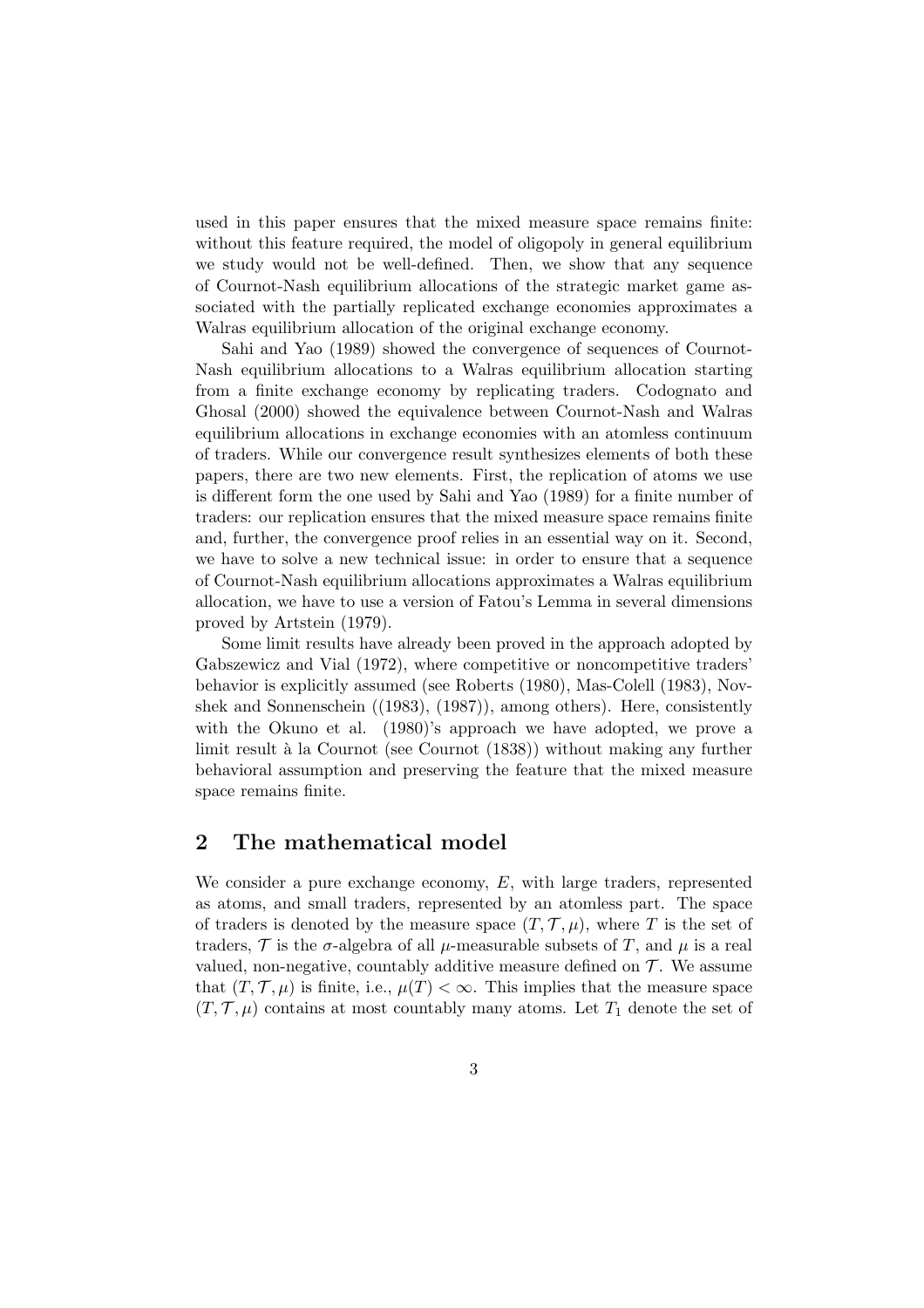atoms and  $T_0 = T \setminus T_1$  the atomless part of T. A null set of traders is a set of measure 0. Null sets of traders are systematically ignored throughout the paper. Thus, a statement asserted for "all" traders, or "each" trader, or "each" trader in a certain set is to be understood to hold for all such traders except possibly for a null set of traders. The word "integrable" is to be understood in the sense of Lebesgue.

In the exchange economy, there are  $l$  different commodities. A commodity bundle is a point in  $R_+^l$ . An assignment (of commodity bundles to traders) is an integrable function  $\mathbf{x}$ :  $T \to R_+^l$ . There is a fixed initial assignment w, satisfying the following assumption.

### Assumption 1.  $w(t) > 0$ , for each  $t \in T$ .

An allocation is an assignment **x** for which  $\int_T \mathbf{x}(t) d\mu$  = R  $T_{T}$ **w** $(t)$ *d* $\mu$ . The preferences of each trader  $t \in T$  are described by a utility function  $u_t: R_+^l \to R$ , satisfying the following assumptions.

**Assumption 2.**  $u_t: R_+^l \to R$  is continuous, strongly monotone, and quasiconcave, for each  $t \in T$ .

Let  $\mathcal{B}(R_+^l)$  denote the Borel  $\sigma$ -algebra of  $R_+^l$ . Moreover, let  $\mathcal{T} \bigotimes \mathcal{B}$ denote the  $\sigma$ -algebra generated by the sets  $E \times F$  such that  $E \in \mathcal{T}$  and  $F \in \mathcal{B}$ .

**Assumption 3.**  $u: T \times R_+^l \to R$ , given by  $u(t, x) = u_t(x)$ , for each  $t \in T$ Assumption 3.  $u : I \times N_+ \to N$ , given by<br>and for each  $x \in R_+^l$ , is  $\mathcal{T} \bigotimes \mathcal{B}$ -measurable.

We also need the following assumption (see Sahi and Yao (1989)).

**Assumption 4.** There are at least two traders in  $T_1$  for whom  $\mathbf{w}(t) \gg 0$ ;  $u_t$ is continuously differentiable in  $R_{++}^l$ ;  $\{x \in R_+^l : u_t(x) = u_t(\mathbf{w}(t))\} \subset R_{++}^l$ .

A price vector is a vector  $p \in R_+^l$ . A Walras equilibrium of E is a pair  $(p^*, \mathbf{x}^*)$ , consisting of a price vector  $p^*$  and an allocation  $\mathbf{x}^*$ , such that, for each  $t \in T$ ,  $u_t(\mathbf{x}^*(t)) \ge u_t(y)$ , for all  $y \in \{x \in R_+^l : p^*x = p^*\mathbf{w}(t)\}.$ 

We introduce now the strategic market game, Γ, associated with E. Let  $b \in R_+^{l^2}$  be a vector such that  $b = (b_{11}, b_{12}, \ldots, b_{ll-1}, b_{ll})$ . A strategy correspondence is a correspondence  $\mathbf{B}: T \to \mathcal{P}(R_+^{l^2})$  such that, for each t  $\in T$ ,  $\mathbf{B}(t) = \{b \in R_+^{l^2}: \sum_{j=1}^l b_{ij} \leq \mathbf{w}^i(t), i = 1, ..., l\}$ . A strategy selection is an integrable function  $\mathbf{b}: T \to R^{l^2}$ , such that, for each  $t \in T$ ,  $\mathbf{b}(t) \in \mathbf{B}(t)$ . For each  $t \in T$ ,  $\mathbf{b}_{ij}(t)$ ,  $i, j = 1, \ldots, l$ , represents the amount of commodity  $i$  that trader  $t$  offers in exchange for commodity  $j$ . Given or commodity *t* that trader *t* oners in exchange for commodity *f*. Given a strategy selection **b**, we define the aggregate matrix  $\mathbf{\bar{B}} = (\int_T \mathbf{b}_{ij}(t) d\mu)$ .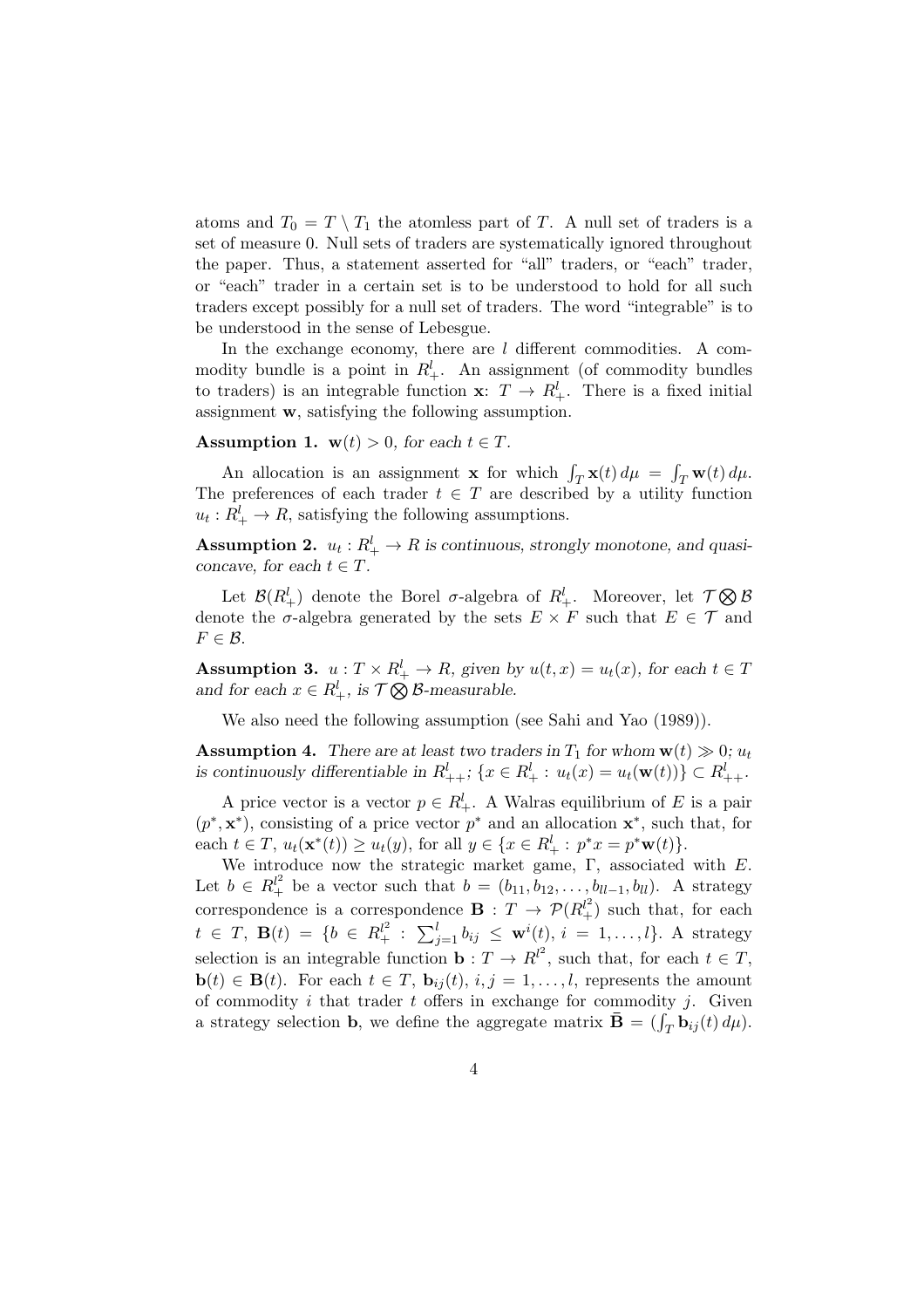Moreover, we denote by  $\mathbf{b} \setminus b(t)$  a strategy selection obtained by replacing  $\mathbf{b}(t)$  in b with  $b \in \mathbf{B}(t)$ . With a slight abuse of notation,  $\mathbf{b} \setminus b(t)$  will also represent the value of the strategy selection  $\mathbf{b} \setminus b(t)$  at t.

Then, we introduce two further definitions (see Sahi and Yao (1989)).

**Definition 1.** A nonnegative square matrix  $A$  is said to be irreducible if, for every pair  $(i, j)$ , with  $i \neq j$ , there is a positive integer  $k = k(i, j)$  such that  $a_{ij}^{(k)} > 0$ , where  $a_{ij}^{(k)}$  denotes the *ij*-th entry of the k-th power  $A^k$  of A.

**Definition 2.** Given a strategy selection **b**, a price vector  $p$  is market clearing if

$$
p \in R_{++}^l, \sum_{i=1}^l p^i \bar{\mathbf{b}}_{ij} = p^j(\sum_{i=1}^l \bar{\mathbf{b}}_{ji}), j = 1, \dots, l.
$$
 (1)

By Lemma 1 in Sahi and Yao (1989), there is a unique, up to a scalar multiple, price vector p satisfying (1) if and only if  $\bar{\mathbf{B}}$  is irreducible. Then, we denote by  $p: R_+^l \to R_+^l$  a function such that, for each strategy selection **b**,  $p(\mathbf{b})$  is the unique, up to a scalar multiple, price vector satisfying (1), if  $\bar{\mathbf{B}}$  is irreducible, and  $p(\mathbf{b}) = 0$ , otherwise.

Given a strategy selection  $\mathbf b$  and a price vector  $p$ , consider the assignment determined as follows:

$$
\mathbf{x}^{j}(t, \mathbf{b}(t), p) = \mathbf{w}^{j}(t) - \sum_{i=1}^{l} \mathbf{b}_{ji}(t) + \sum_{i=1}^{l} \mathbf{b}_{ij}(t) \frac{p^{i}}{p^{j}}, \text{ if } p \in R_{++}^{l},
$$
  

$$
\mathbf{x}^{j}(t, \mathbf{b}(t), p) = \mathbf{w}^{j}(t), \text{ otherwise},
$$

 $j = 1, \ldots, l$ , for each  $t \in T$ .

According to this rule, given a strategy selection **b** and the function  $p(\cdot)$ , the traders' final holdings are determined as follows:

$$
\mathbf{x}(t) = \mathbf{x}(t, \mathbf{b}(t), p(\mathbf{b})),
$$

for each  $t \in T$ . It is straightforward to show that the assignment corresponding to the final holdings is an allocation.

This reformulation of the Shapley's model allows us to define the following concept of Cournot-Nash equilibrium for exchange economies with an atomless part (see Codognato and Ghosal (2000)).

**Definition 3.** A strategy selection  $\hat{\mathbf{b}}$  such that  $\bar{\hat{\mathbf{B}}}$  is irreducible is a Cournot-Nash equilibrium of  $\Gamma$  if

$$
u_t(\mathbf{x}(t,\hat{\mathbf{b}}(t),p(\hat{\mathbf{b}}))) \geq u_t(\mathbf{x}(t,\hat{\mathbf{b}} \setminus b(t),p(\hat{\mathbf{b}} \setminus b(t))))
$$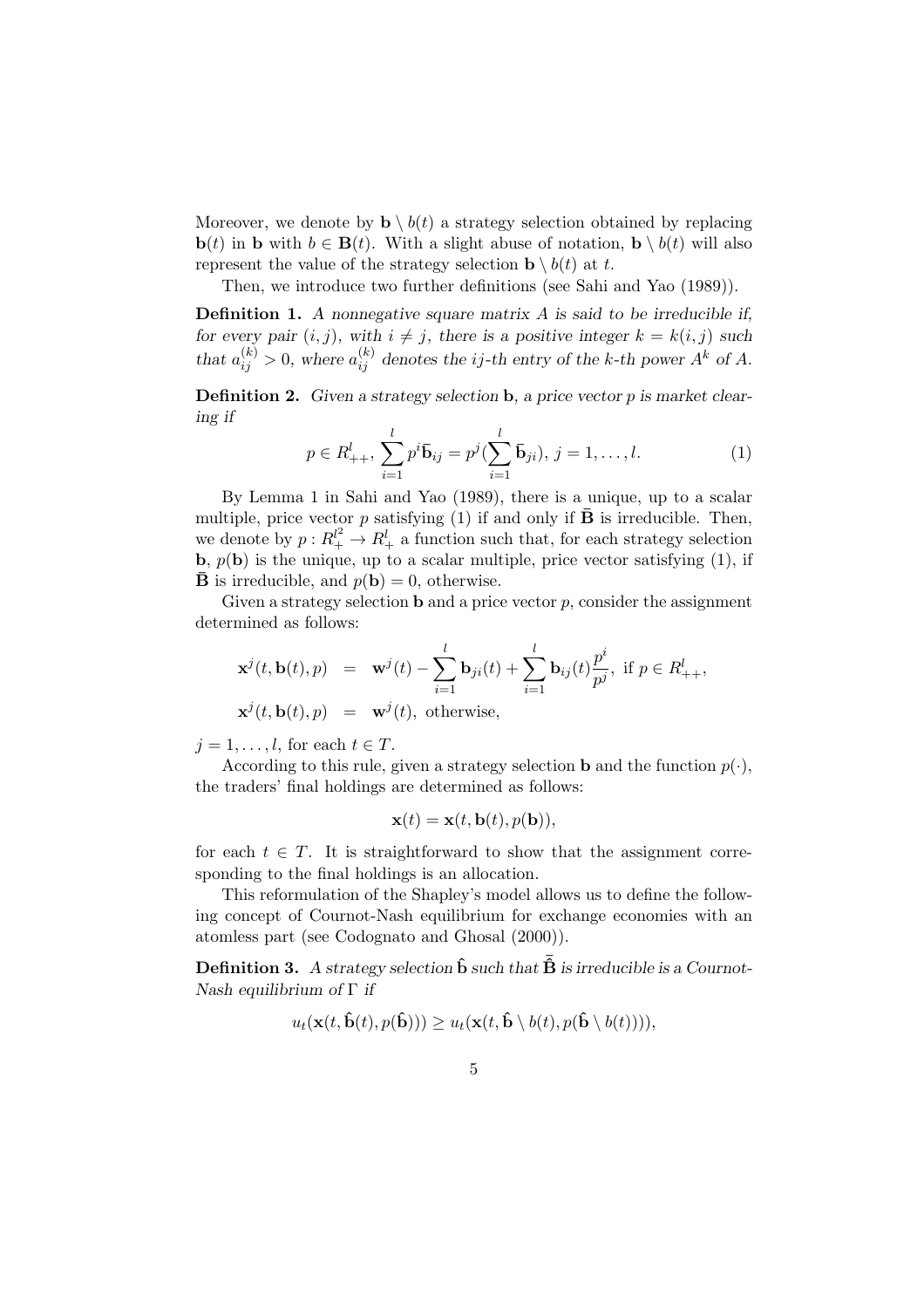for all  $b \in \mathbf{B}(t)$  and for each  $t \in T$ .

## 3 The existence of a  $\delta$ -positive Cournot-Nash equilibrium of Γ

We introduce now the notion of a  $\delta$ -positive strategy correspondence which was used by Sahi and Yao (1989) to prove their existence and limit theorems and which we shall use here for the same purposes. Let  $\bar{T}_1 \subset T_1$  be a set consisting of two traders in  $T_1$  for whom Assumption 4 holds. Moreover, let  $\delta = \min_{t \in \bar{T}_1} \{ \frac{1}{t} \min\{\mathbf{w}^1(t), \dots, \mathbf{w}^l(t)\} \}.$  We say that the correspondence  $\mathbf{B}^{\delta}: T \to R^{l^2}$  is a  $\delta$ -positive strategy correspondence if  $\mathbf{B}^{\delta}(t) = \mathbf{B}(t) \cap \{b \in$  $R^{l^2}:$  $\overline{\phantom{0}}$  $i\not\in J$  $\overline{\phantom{a}}$  $j \in J(b_{ij} + b_{ji}) \ge \delta$ , for each  $J \subseteq \{1, \ldots, l\}$ , for each  $t \in \overline{T}_1$ ;  $\mathbf{B}^{\delta}(t) = \mathbf{B}(t)$ , for the remaining traders  $t \in T$ . We say that a strategy selection **b** is  $\delta$ -positive if  $\mathbf{b}(t) \in \mathbf{B}^{\delta}(t)$ , for each  $t \in T$ . Moreover, we say that a Cournot-Nash equilibrium  $\hat{\mathbf{b}}$  of  $\Gamma$  is  $\delta$ -positive if  $\hat{\mathbf{b}}$  is a  $\delta$ -positive strategy selection. The following theorem, which follows straightforwardly from the existence theorem in Busetto et al. (2011), shows the existence of a δ-positive Cournot-Nash equilibrium of Γ.

**Theorem 1.** Under Assumptions 1, 2, 3, and 4, there exists a  $\delta$ -positive Cournot-Nash equilibrium of  $\Gamma$ ,  $\ddot{\mathbf{b}}$ 

Proof. Busetto et al. (2011) showed that, under Assumptions 1, 2, 3, and 4, there exists a Cournot-Nash equilibrium of  $\Gamma$ ,  $\hat{\mathbf{b}}$ , such that, for each  $t \in T$ ,  $\hat{\mathbf{b}}(t) \in \mathbf{B}^{\delta}(t)$ . This implies that  $\hat{\mathbf{b}}$  is a  $\delta$ -positive Cournot-Nash equilibrium of Γ.

## 4 An example

Codognato and Ghosal (2000) analyzed the Sahi and Yao (1989)'s model in exchange economies with an atomless continuum of traders. In this framework, they showed an equivalence result à la Aumann (see Aumann (1964)) between the set of the Cournot-Nash equilibrium allocations of Γ and the set of the Walras equilibrium allocations of  $E$ . The mixed measure space we are considering here may contain countably infinite atoms. This raises the question whether an equivalence result à la Aumann could hold in this case. The following example considers an exchange economy E with countably infinite atoms and it shows that any Cournot-Nash equilibrium allocation of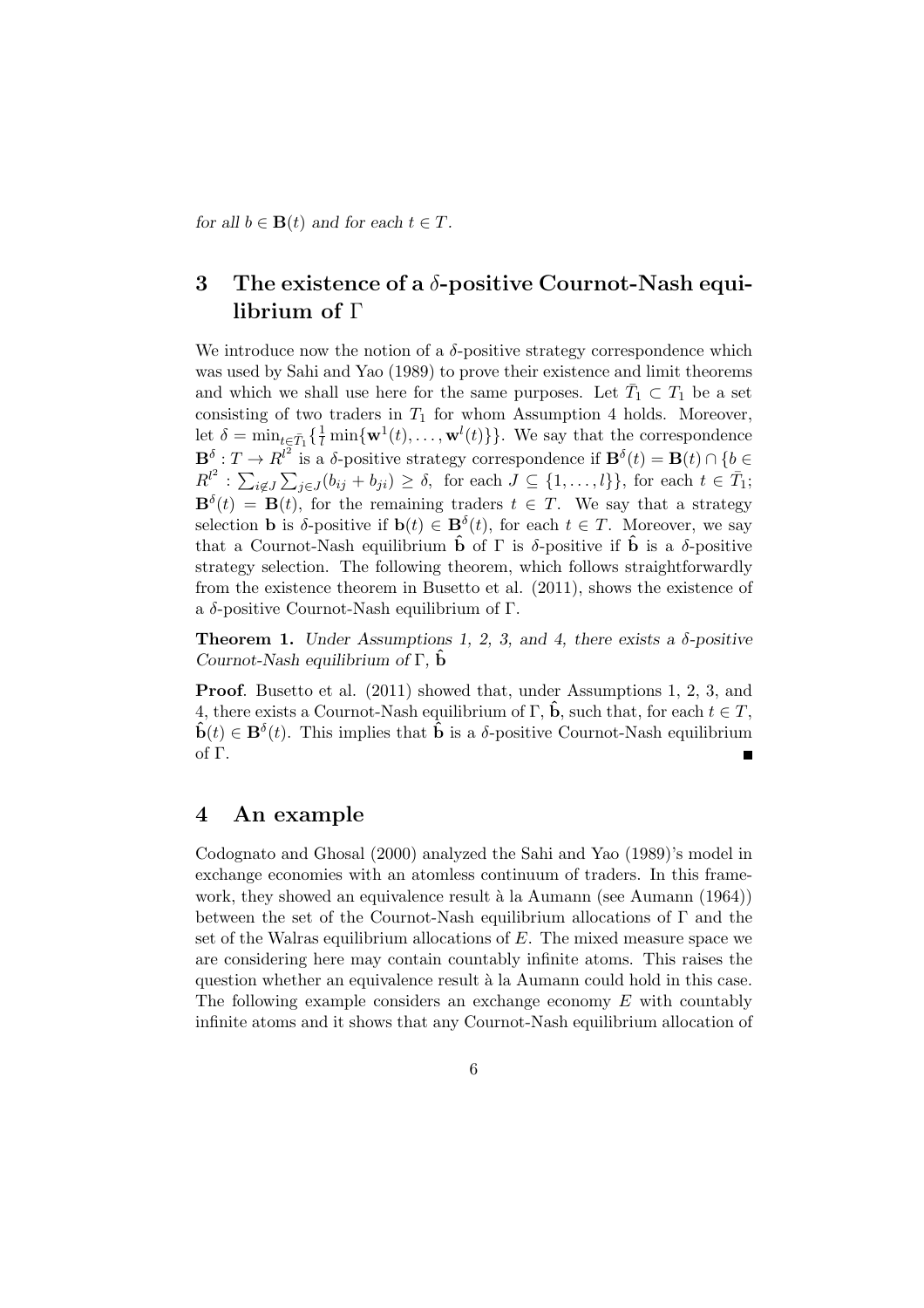the strategic market game  $\Gamma$  associated with E is not a Walras equilibrium allocation of E.

**Example.** Consider an exchange economy E where  $l = 2$ ,  $T_1 = T_1' \cup T_1''$ ,  $T_1' = \{2, 3\}, T_1'' = \{4, 5, \ldots\}, T_0 = [0, 1], \mathbf{w}(2) = \mathbf{w}(3) \gg 0, \mathbf{w}(t) = (0, 1),$  for each  $t \in T''_1 \cup T_0$ ,  $u_t(\cdot)$  satisfies Assumptions 2 and 3, for each  $t \in T$ ,  $u_2(\cdot)$ and  $u_3(\cdot)$  satisfy Assumption 4,  $u_2(x) = u_3(x)$ ,  $u_t(x) > u_t(y)$ , whenever  $x \in R_{++}^l$  and  $y \in (R_+^l \setminus R_{++}^l)$ , for each  $t \in T_1'' \cup T_0$ ,  $\mu$  is the Lebesgue measure, when restricted to  $T_0$ , and  $\mu(t) = (\frac{1}{2})^t$ , for each  $t \in T_1$ . Then, if  $\hat{\mathbf{b}}$ is a Cournot-Nash equilibrium of Γ, the pair  $(\hat{p}, \hat{\mathbf{x}})$  such that  $\hat{p} = p(\hat{\mathbf{b}})$  and  $\hat{\mathbf{x}}(t) = \mathbf{x}(t, \hat{\mathbf{b}}(t), \hat{p})$ , for each  $t \in T$ , is not a Walras equilibrium of E.

**Proof.** Suppose that  $\hat{\mathbf{b}}$  is a Cournot-Nash equilibrium of  $\Gamma$  and that the pair  $(\hat{p}, \hat{\mathbf{x}})$  such that  $\hat{p} = p(\hat{\mathbf{b}})$  and  $\hat{\mathbf{x}}(t) = \mathbf{x}(t, \hat{\mathbf{b}}(t), \hat{p})$ , for each  $t \in T$ , is a Walras equilibrium of E. Clearly,  $\hat{\mathbf{b}}_{21}(t) > 0$ , for each  $t \in T''_1 \cup T_0$ . Let  $h = \int_{T_1'' \cup T_0} \hat{b}_{21}(t) d\mu$ . Since, for each  $t \in T_1'$ , at a Cournot-Nash equilibrium, the marginal price (see Okuno et al. (1980)) must be equal to the marginal rate of substitution which, in turn, at a Walras equilibrium, must be equal to the relative price of commodity 1 in terms of commodity 2, we must have

$$
\frac{dx_2}{dx_1} = -\hat{p}^2 \frac{\hat{\mathbf{b}}_{12}(t)}{\hat{\mathbf{b}}_{21}(t) + h} = -\hat{p},
$$

for each  $t \in T'_1$ . But then, we must also have

$$
\frac{\hat{\mathbf{b}}_{21}(2) + h}{\hat{\mathbf{b}}_{12}(2)} = \frac{\hat{\mathbf{b}}_{21}(2) + \hat{\mathbf{b}}_{21}(3) + h}{\hat{\mathbf{b}}_{12}(2) + \hat{\mathbf{b}}_{12}(3)} = \frac{\hat{\mathbf{b}}_{21}(3) + h}{\hat{\mathbf{b}}_{12}(3)}.
$$
\n(2)

The last equality in (2) holds if and only if  $\hat{\mathbf{b}}_{21}(2) = k(\hat{\mathbf{b}}_{21}(3) + h)$  and  $\hat{\mathbf{b}}_{12}(2) = k\hat{\mathbf{b}}_{12}(3)$ , with  $k > 0$ . But then, the first and the last members of (2) cannot be equal because

$$
\frac{k(\widehat{\mathbf{b}}_{21}(3)+h)+h}{k\widehat{\mathbf{b}}_{12}(3)} \neq \frac{\widehat{\mathbf{b}}_{21}(3)+h}{\widehat{\mathbf{b}}_{12}(3)}.
$$

This implies that the pair  $(\hat{p}, \hat{\mathbf{x}})$  such that  $\hat{p} = p(\hat{\mathbf{b}})$  and  $\hat{\mathbf{x}}(t) = \mathbf{x}(t, \hat{\mathbf{b}}(t), \hat{p})$ , for each  $t \in T$ , cannot be a Walras equilibrium of E.

The example shows that the condition that  $E$  contains a countably infinite number of atoms is not sufficient to guarantee that the set of the Cournot-Nash equilibrium allocations of Γ coincides with the set of the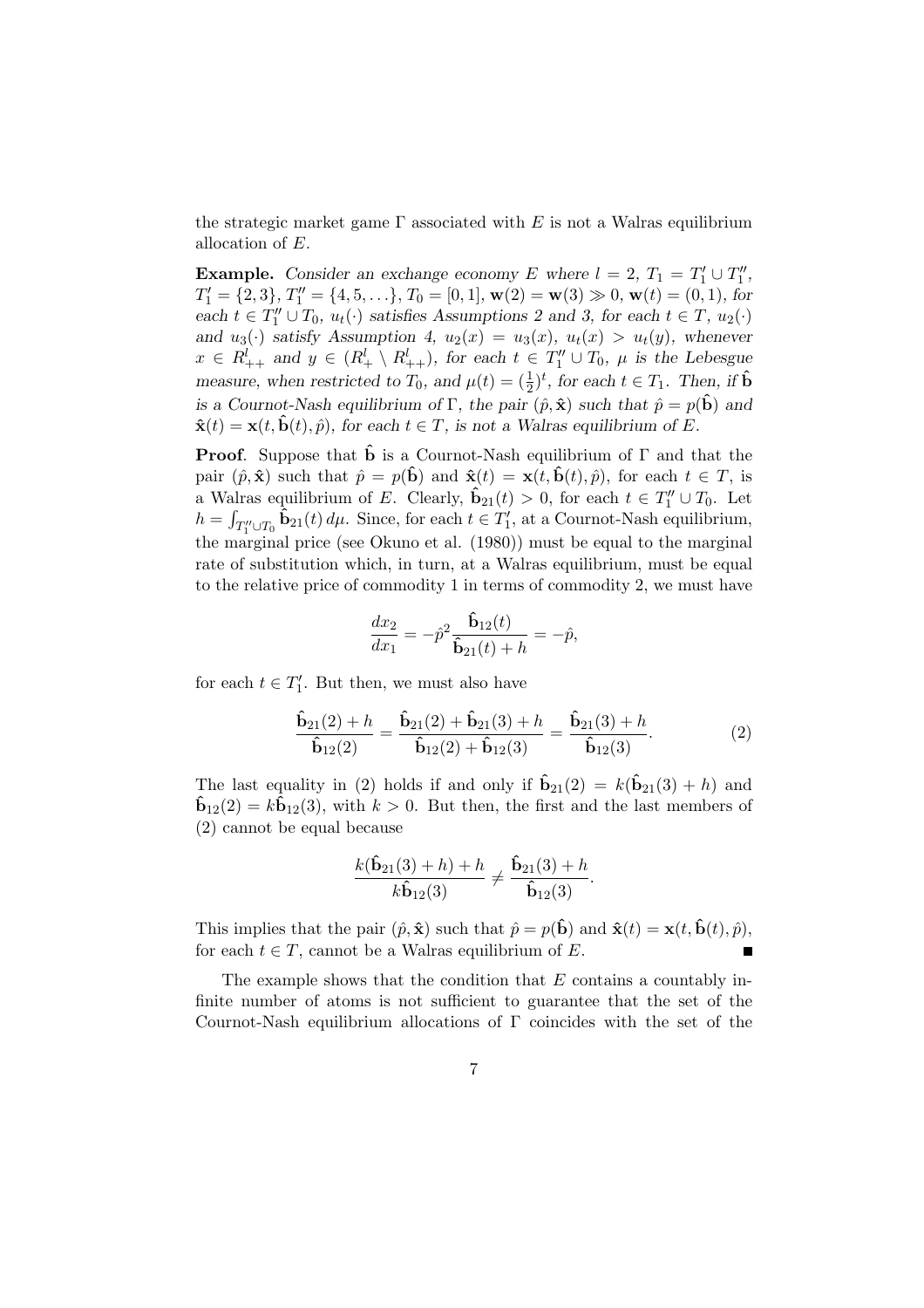Walras equilibrium allocations of  $E$ . This leads us to consider the question whether partially replicating  $E$  à la Cournot (see Cournot (1838)) that is increasing the number of atoms, while making them asymptotically negligible, without affecting the atomless part - would generate sequences of Cournot-Nash equilibrium allocations which approximate, in some way, a Walras equilibrium allocation of E. We shall address this question in the following sections.

## 5 The replication à la Cournot of  $E$

We consider the replication  $\hat{a}$  la Cournot of E which, by analogy with the replication proposed by Cournot (1838) in a partial equilibrium framework, consists in replicating only the atoms of  $E$ , while making them asymptotically negligible. Let  $E<sup>n</sup>$  be an exchange economy characterized as in Section 2 where each atom is replicated n times. For each  $t \in T_1$ , let tr denote r-th element of the *n*-fold replication of t. We assume that  $\mathbf{w}(tr) = \mathbf{w}(ts) = \mathbf{w}(t)$ ,  $u_{tr}(\cdot) = u_{ts}(\cdot) = u_t(\cdot), r, s = 1, \ldots, n, \mu(tr) = \frac{\mu(t)}{n}, r = 1, \ldots, n$ , for each  $t \in T_1$ . Clearly, E coincides with  $E^1$ .

The strategic market game  $\Gamma^n$  associated with  $E^n$  can then be characterized, mutatis mutandis, as in Section 2. Clearly,  $\Gamma$  coincides with  $\Gamma^1$ . A strategy selection **b** of  $\Gamma^n$  is atom-type-symmetric if  $\mathbf{b}^n(tr) = \mathbf{b}^n(ts)$ ,  $r, s = 1, \ldots, n$ , for each  $t \in T_1$ . We can now provide the definition of an atom-type-symmetric Cournot-Nash equilibrium of  $\Gamma^n$ .

**Definition 4.** A strategy selection  $\hat{\mathbf{b}}$  such that  $\overline{\hat{\mathbf{B}}}$  is irreducible is an atomtype-symmetric Cournot-Nash equilibrium of  $\Gamma^n$  if  $\hat{\mathbf{b}}$  is atom-type-symmetric and

 $u_{tr}(\mathbf{x}(tr, \hat{\mathbf{b}}(tr), p(\hat{\mathbf{b}}))) \geq u_{tr}(\mathbf{x}(tr, \hat{\mathbf{b}} \setminus b(tr), p(\hat{\mathbf{b}} \setminus b(tr))),$ 

for all  $b \in \mathbf{B}(tr)$ ,  $r = 1, \ldots, n$ , and for each  $t \in T_1$ ;

 $u_t(\mathbf{x}(t, \hat{\mathbf{b}}(t), p(\hat{\mathbf{b}}))) \geq u_t(\mathbf{x}(t, \hat{\mathbf{b}} \setminus b(t), p(\hat{\mathbf{b}} \setminus b(t))))$ 

for all  $b \in \mathbf{B}(t)$  and for each  $t \in T_0$ .

## 6 The existence of a  $\delta$ -positive atom-type-symmetric Cournot-Nash equilibrium of  $\Gamma^n$

Let  $\delta$  be determined as in Section 3 and define the  $\delta$ -positive strategy correspondence  $\mathbf{B}^{\delta}$ , *mutatis mutandis*, as in Section 3. Notice that  $\mathbf{B}^{\delta}(tr)$  =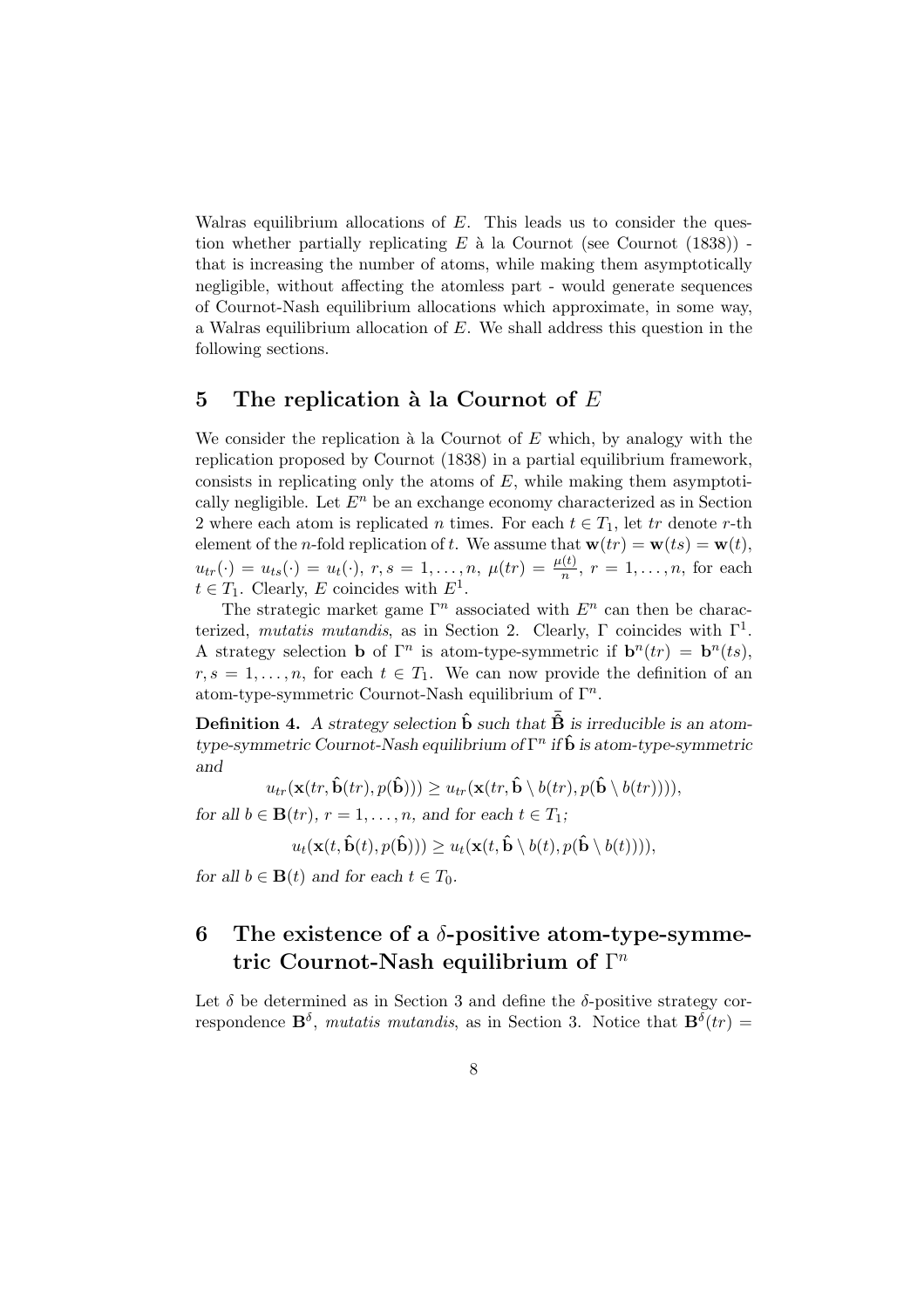$\mathbf{B}^{\delta}(ts), r, s = 1, \ldots, n$ , for each  $t \in T_1$ . We say that a strategy selection **b** is δ-positive if  $\mathbf{b}(tr) \in \mathbf{B}^{\delta}(tr)$ ,  $r = 1, \ldots, n$ , for each  $t \in T_1$ ,  $\mathbf{b}(t) \in \mathbf{B}^{\delta}(t)$ , for each  $t \in T_0$ . Moreover, we say that an atom-type-symmetric Cournot-Nash equilibrium  $\hat{\mathbf{b}}$  of  $\Gamma^n$  is  $\delta$ -positive if  $\hat{\mathbf{b}}$  is a  $\delta$ -positive strategy selection. The following theorem shows the existence of an atom-type-symmetric  $\delta$ -positive Cournot-Nash equilibrium of  $\Gamma^n$ .

**Theorem 2.** Under Assumptions 1, 2, 3, and 4, there exists a  $\delta$ -positive atom-type-symmetric Cournot-Nash equilibrium of  $\Gamma^n$ ,  $\hat{\mathbf{b}}$ .

Proof. Following Sahi and Yao (1989) and Busetto et al. (2011), we define the game  $\Gamma^n(\epsilon)$ . Given  $\epsilon > 0$  and a strategy selection **b**, we define the aggregate bid matrix  $\bar{\mathbf{B}}^{\epsilon} = (\bar{\mathbf{b}}_{ij} + \epsilon)$ . Clearly, the matrix  $\bar{\mathbf{B}}^{\epsilon}$  is irreducible. The interpretation is that an outside agency places fixed bids of  $\epsilon$  for each pair of commodities  $(i, j)$ . Given  $\epsilon > 0$ , we denote by  $p^{\epsilon}(\mathbf{b})$  the function which associates, with each strategy selection **b**, the unique, up to a scalar multiple, price vector which satisfies

$$
\sum_{i=1}^{l} p^{i}(\bar{\mathbf{b}}_{ij} + \epsilon) = p^{j}(\sum_{i=1}^{l} (\bar{\mathbf{b}}_{ji} + \epsilon), j = 1, ..., l.
$$
 (3)

**Definition 5.** Given  $\epsilon > 0$ , a strategy selection  $\hat{\mathbf{b}}^{\epsilon}$  is an atom-type-symmetric  $\epsilon$ -Cournot-Nash equilibrium of  $\Gamma^{n}(\epsilon)$  if  $\hat{\mathbf{b}}^{\epsilon}$  is atom-type-symmetric and

$$
u_{tr}(\mathbf{x}(tr, \hat{\mathbf{b}}^{\epsilon}(tr), p^{\epsilon}(\hat{\mathbf{b}}^{\epsilon}))) \geq u_{tr}(tr, \hat{\mathbf{b}}^{\epsilon} \setminus b(tr), p^{\epsilon}(\hat{\mathbf{b}}^{\epsilon} \setminus b(tr))),
$$

for all  $b \in \mathbf{B}(tr)$ ,  $r = 1, \ldots, n$ , and for each  $t \in T_1$ ;

$$
u_t(\mathbf{x}(t,\hat{\mathbf{b}}^{\epsilon}(t),p^{\epsilon}(\hat{\mathbf{b}}^{\epsilon}))) \geq u_t(t,\hat{\mathbf{b}}^{\epsilon} \setminus b(t),p^{\epsilon}(\hat{\mathbf{b}}^{\epsilon} \setminus b(t)))),
$$

for all  $b \in \mathbf{B}(t)$  and for each  $t \in T_0$ .

We neglect, as usual, the distinction between integrable functions and equivalence classes of such functions and denote by  $L_1(\mu, R^{l^2})$  the set of integrable functions taking values in  $R^{l^2}$ , by  $L_1(\mu, \mathbf{B}(\cdot))$  the set of strategy selections, and by  $L_1(\mu, \mathbf{B}^*(\cdot))$  the set of atom-type-symmetric strategy selections.

Note that the locally convex Hausdorff space we shall be working in is  $L_1(\mu, R^{l^2})$ , endowed with its weak topology. The first lemma has been proved by Busetto et al. (2011).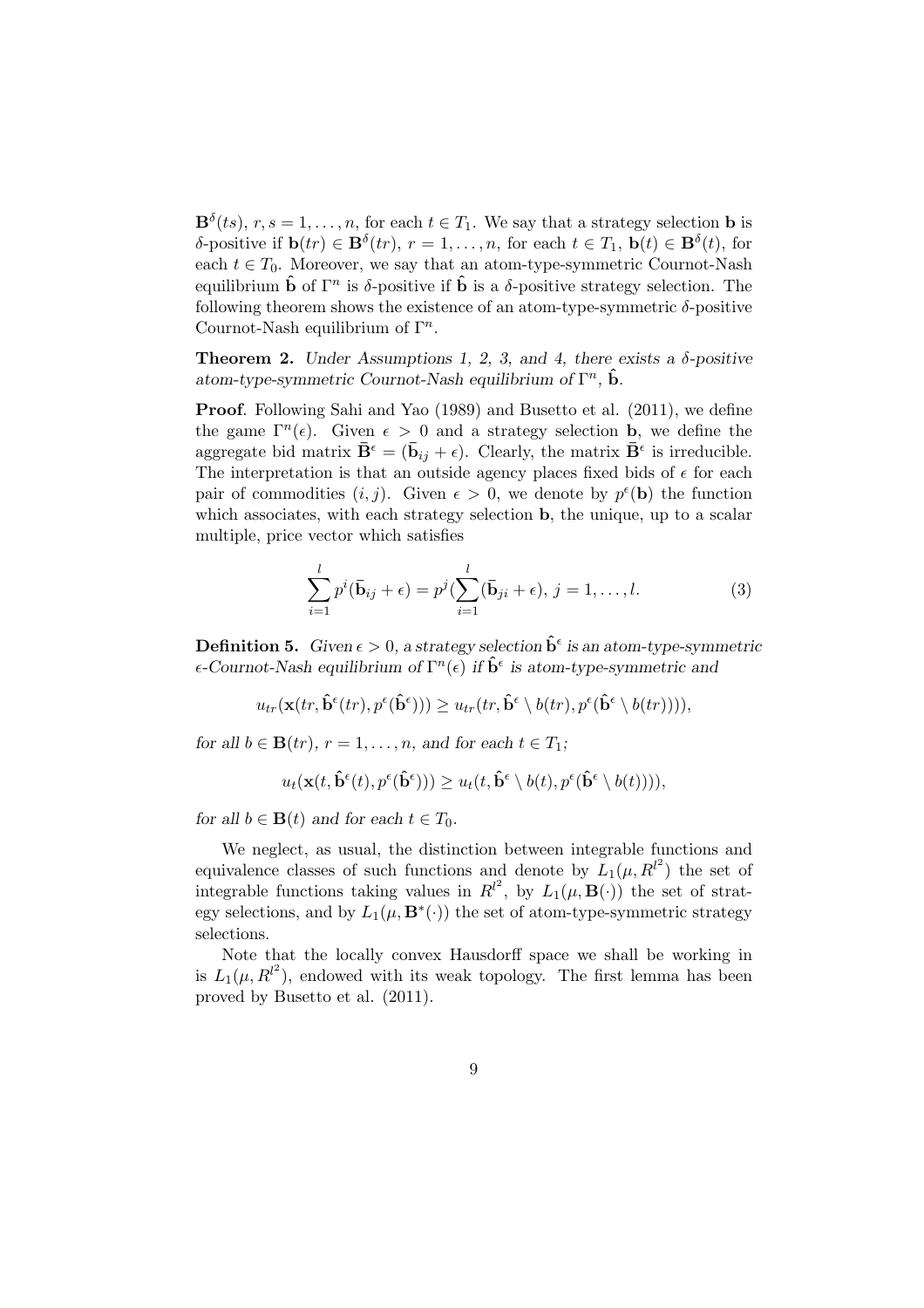**Lemma 1.** The set  $L_1(\mu, \mathbf{B}(\cdot))$  is nonempty, convex and weakly compact.

The next lemma provides us with the properties of  $L_1(\mu, \mathbf{B}^*(\cdot))$  required for the application of the Kakutani-Fan-Glicksberg Theorem (see Theorem 17.55 in Aliprantis and Border (2006), p. 583).

**Lemma 2.** The set  $L_1(\mu, \mathbf{B}^*(\cdot))$  is nonempty, convex and weakly compact.

**Proof.**  $L_1(\mu, \mathbf{B}^*(\cdot))$  is nonempty, convex and it has a weakly compact closure by the same argument used by Busetto et al.  $(2011)$ . Now, let  $\{b^m\}$  be a convergent sequence of  $L_1(\mu, \mathbf{B}^*(\cdot))$ . Since  $L_1(\mu, R^{l^2})$  is complete,  $\{\mathbf{b}^m\}$  converges in the mean to an integrable function b. But then, there exists a subsequence  $\{ \mathbf{b}^{k_m} \}$  of  $\{ \mathbf{b}^m \}$  such that  $\mathbf{b}^{k_m}(tr)$  converges to  $\mathbf{b}(tr)$ ,  $r = 1, \ldots, n$ , for each  $t \in T_1$ , and  $\mathbf{b}^{k_m}(t)$  converges to  $\mathbf{b}(t)$ , for each  $t \in T_0$  (see Theorem 25.5 in Aliprantis and Burkinshaw (1998), p. 203). The compactness of  $\mathbf{B}(t)$ , for each  $t \in T$ , and the fact that  $\mathbf{b}^{k_m}(tr) = \mathbf{b}^{k_m}(ts)$ ,  $r, s = 1, \ldots, n$ , for each  $t \in T_1$ , implies that  $\mathbf{b} \in L_1(\mu, \mathbf{B}^*(\cdot))$ . Hence  $L_1(\mu, \mathbf{B}^*(\cdot))$  is norm closed and, since it is also convex, it is weakly closed (see Corollary 4 in Diestel (1984), p. 12).

Now, given  $\epsilon > 0$ , let  $\alpha_{tr}^{\epsilon} : L_1(\mu, \mathbf{B}^*(\cdot)) \to \mathbf{B}(tr)$  be a correspondence such that  $\alpha_{tr}^{\epsilon}(\mathbf{b}) = \operatorname{argmax} \{ u_{tr}(\mathbf{x}(t, \mathbf{b}\setminus b(tr), p^{\epsilon}(\mathbf{b}\setminus b(tr)))) : b \in \mathbf{B}(tr) \}, r =$  $1, \ldots, n$ , for each  $t \in T_1$ , and let  $\alpha_t^{\epsilon}: L_1(\mu, \mathbf{B}(\cdot)) \to \mathbf{B}(t)$  be a correspondence such that  $\alpha_t^{\epsilon}(\mathbf{b}) = \operatorname{argmax} \{ u_t(\mathbf{x}(t, \mathbf{b} \setminus b(t), p^{\epsilon}(\mathbf{b} \setminus b(t)))) : b \in \mathbf{B}(t) \}$ , for each  $t \in T_0$ . Let  $\alpha^{\epsilon} : L_1(\mu, \mathbf{B}^*(\cdot)) \to L_1(\mu, \mathbf{B}(\cdot))$  be a correspondence such that  $\alpha^{\epsilon}(\mathbf{b}) = \{ \mathbf{b} \in L_1(\mu, \mathbf{B}(\cdot)) : \mathbf{b}(tr) \in \alpha^{\epsilon}_{tr}(\mathbf{b}), r = 1, \dots, n, \text{ for each } t \in$  $T_1$ , and  $\mathbf{b}(t) \in \alpha_t^{\epsilon}(\mathbf{b})$ , for each  $t \in T_0$ .

The following lemma can be proved by the same argument used to show Lemma 2 in Busetto et al. (2011).

**Lemma 3.** Given  $\epsilon > 0$ , the correspondence  $\alpha^{\epsilon} : L_1(\mu, \mathbf{B}^*(\cdot)) \to L_1(\mu, \mathbf{B}(\cdot))$ is such that the set  $\alpha^{\epsilon}(\mathbf{b})$  is nonempty and convex, for all  $\mathbf{b} \in L_1(\mu, \mathbf{B}^*(\cdot)),$ and it has a weakly closed graph.

We say that an atom-type-symmetric  $\epsilon$ -Cournot-Nash equilibrium  $\mathbf{b}^{\epsilon}$  of  $\Gamma^{n}(\epsilon)$  is δ-positive if  $\hat{\mathbf{b}}^{\epsilon}$  is a δ-positive strategy selection.

Now, given  $\epsilon > 0$ , let  $\alpha_{tr}^{\epsilon \delta}$  :  $L_1(\mu, \mathbf{B}^*(\cdot)) \rightarrow \mathbf{B}(tr)$  be a correspondence such that  $\alpha_{tr}^{\epsilon\delta}(\mathbf{b}) = \alpha_{tr}^{\epsilon}(\mathbf{b}) \cap \mathbf{B}^{\delta}(tr), r = 1, \ldots, n$ , for each  $t \in T_1$ , and let  $\alpha_t^{\epsilon}: L_1(\mu, \mathbf{B}(\cdot)) \to \mathbf{B}(t)$  be a correspondence such that  $\alpha_t^{\epsilon\delta}(\mathbf{b}) =$  $\alpha_t^{\epsilon}(\mathbf{b}) \cap \mathbf{B}^{\delta}(t)$ , for each  $t \in T_0$ . Let  $\alpha^{\epsilon \delta} : L_1(\mu, \mathbf{B}^*(\cdot)) \to L_1(\mu, \mathbf{B}(\cdot))$  be a correspondence such that  $\alpha^{\epsilon\delta}(\mathbf{b}) = \{ \mathbf{b} \in L_1(\mu, \mathbf{B}(\cdot)) : \mathbf{b}(tr) \in \alpha^{\epsilon\delta}_{tr}(\mathbf{b}), r =$ 1,...,n, for each  $t \in T_1$ , and  $\mathbf{b}(t) \in \alpha_t^{\epsilon \delta}(\mathbf{b})$ , for each  $t \in T_0$ .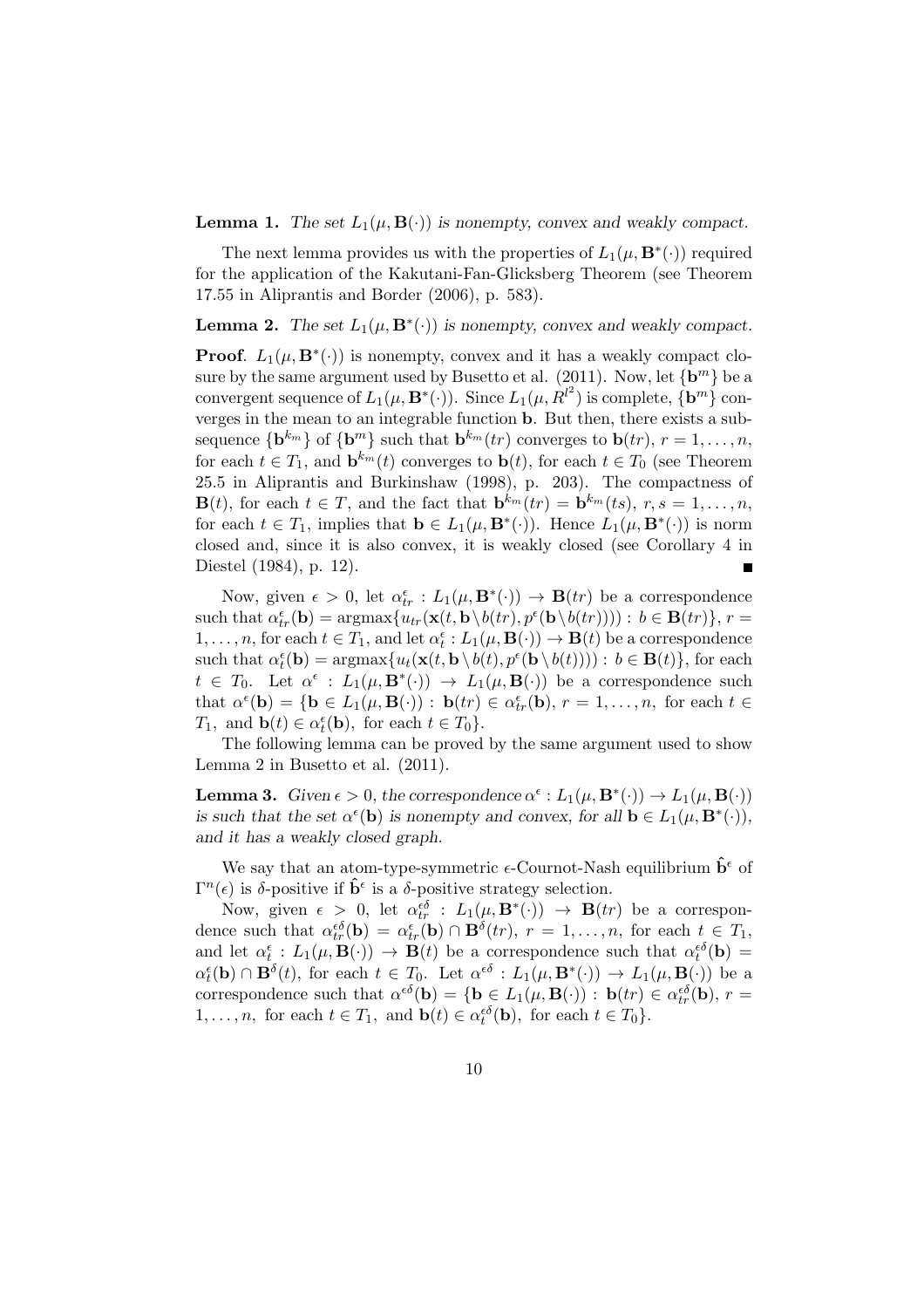Moreover, given  $\epsilon > 0$ , let  $\alpha^{\epsilon \delta *}: L_1(\mu, \mathbf{B}^*(\cdot)) \to L_1(\mu, \mathbf{B}^*(\cdot))$  be a correspondence such that  $\alpha^{\epsilon\delta*}(\mathbf{b}) = \alpha^{\epsilon\delta}(\mathbf{b}) \cap L_1(\mu, \mathbf{B}^*(\cdot))$ . Now, we are ready to prove the existence of a  $\delta$ -positive atom-type-symmetric  $\epsilon$ -Cournot-Nash equilibrium of  $\Gamma^n(\epsilon)$ .

**Lemma 4.** Given  $\epsilon > 0$ , there exists a  $\delta$ -positive atom-type-symmetric  $\epsilon$ -Cournot-Nash equilibrium of  $\Gamma^n(\epsilon)$ ,  $\hat{\mathbf{b}}^{\epsilon}$ .

**Proof.** Let  $\epsilon > 0$  be given. By Lemma 6 in Sahi and Yao (1989), we know that, for each  $\mathbf{b} \in L_1(\mu, \mathbf{B}^*(\cdot)), \alpha_{tr}^{\epsilon\delta}(\mathbf{b})$  is nonempty,  $r = 1, \ldots, n$ , for each  $t \in \overline{T}_1$ . Moreover, for each  $\mathbf{b} \in L_1(\mu, \mathbf{B}^*(\cdot))$  and for each  $t \in T_1$ , there exists  $\bar{b} \in \mathbf{B}(t)$  such that  $\bar{b} \in \alpha_{tr}^{\epsilon \delta}(\mathbf{b}), r = 1, \ldots, n$  as **b** is an atom-typesymmetric strategy profile. But then, by the same argument of Lemma 2 in Busetto et al. (2011),  $\alpha^{\epsilon\delta*}(\mathbf{b})$  is nonempty. The convexity of  $\alpha^{\epsilon\delta}(\mathbf{b})$ , for each  $\mathbf{b} \in L_1(\mu, \mathbf{B}^*(\cdot)),$  is a straightforward consequence of the convexity of  $\alpha_{tr}^{\epsilon}(\mathbf{b})$ and  $\mathbf{B}^{\delta}(t)$ ,  $r = 1, \ldots, n$ , for each  $t \in T_1$ , and of  $\alpha_t^{\epsilon}(\mathbf{b})$  and  $\mathbf{B}^{\delta}(t)$ , for each  $t \in T_0$ . But then,  $\alpha^{\epsilon \delta *}$  is convex valued as  $L_1(\mu, \mathbf{B}^*(\cdot))$  is convex.  $\alpha^{\epsilon \delta}_{tr}$  is upper hemicontinuous and compact valued,  $r = 1, \ldots, n$ , for each  $t \in T_1$ , as it is the intersection of the correspondence  $\alpha_{tr}^{\epsilon}$ , which is upper hemicontinuous and compact valued by Lemma 2 in Busetto et al. (2011), and the continuous and compact valued correspondence which assigns to each strategy selection  $\mathbf{b} \in L_1(\mu, \mathbf{B}^*(\cdot))$  the strategy set  $\mathbf{B}^{\delta}(tr)$  (see Theorem 17.25 in Aliprantis and Border (2006), p. 567). Moreover,  $\alpha_t^{\epsilon \delta}$  is upper hemicontinuous and compact valued, for each  $t \in T_0$ , using the same argument. Therefore,  $\alpha^{\epsilon\delta}$  has a weakly closed graph, by the same argument used in the proof of Lemma 3. Finally,  $\alpha^{6\delta*}$  has a weakly closed graph as it is the intersection of the correspondence  $\alpha^{\epsilon\delta}$  and the continuous correspondence which assigns to each strategy selection  $\mathbf{b} \in L_1(\mu, \mathbf{B}^*(\cdot))$  the weakly closed set  $L_1(\mu, \mathbf{B}^*(\cdot))$ which, by the Closed Graph Theorem (see Theorem 17.11 in Aliprantis and Border (2006), p. 561), has a weakly closed graph (see Theorem 17.25 in Aliprantis and Border (2006), p. 567). But then, by the Kakutani-Fan-Glicksberg Theorem (see Theorem 17.55 in Aliprantis and Border (2006), p. 583), there exists a fixed point  $\hat{\mathbf{b}}^{\epsilon}$  of the correspondence  $\alpha^{\epsilon \delta *}$  and hence a δ-positive atom-type-symmetric  $\epsilon$ -Cournot-Nash equilibrium of Γ<sup>n</sup>( $\epsilon$ ).

Let  $\epsilon_m = \frac{1}{m}$  $\frac{1}{m}$ ,  $m = 1, 2, \dots$  By Lemma 4, for each  $m = 1, 2, \dots$ , there is a δ-positive atom-type-symmetric  $\epsilon\text{-}{\rm Cournot\text{-}Nash}$  equilibrium  $\hat{\mathbf{b}}^{\epsilon_m}$ . The fact that the sequence  $\{\hat{\mathbf{B}}^{\epsilon_m}\}\$  belongs to the compact set  $\{b_{ij} \in R^{l^2} :$ Figure 1.1.1 The sequence  $\{ \mathbf{b}^{m} \}$  belongs to the compact set  $\{v_{ij} \in \mathbb{R} \}$ <br>  $b_{ij} \leq n \int_{T_1} \mathbf{w}^i(t) d\mu + \int_{T_0} \mathbf{w}^i(t) d\mu$ ,  $i, j = 1, \ldots, l, \sum_{i \notin J} \sum_{j \in J} (b_{ij} + b_{ji}) \geq$  $n \int_{\bar{T}_1} \delta \, d\mu$ , for each  $J \subseteq \{1, \ldots, l\}$ , the sequence  $\{\hat{\mathbf{b}}^{\epsilon_m}(tr)\}\$  belongs to the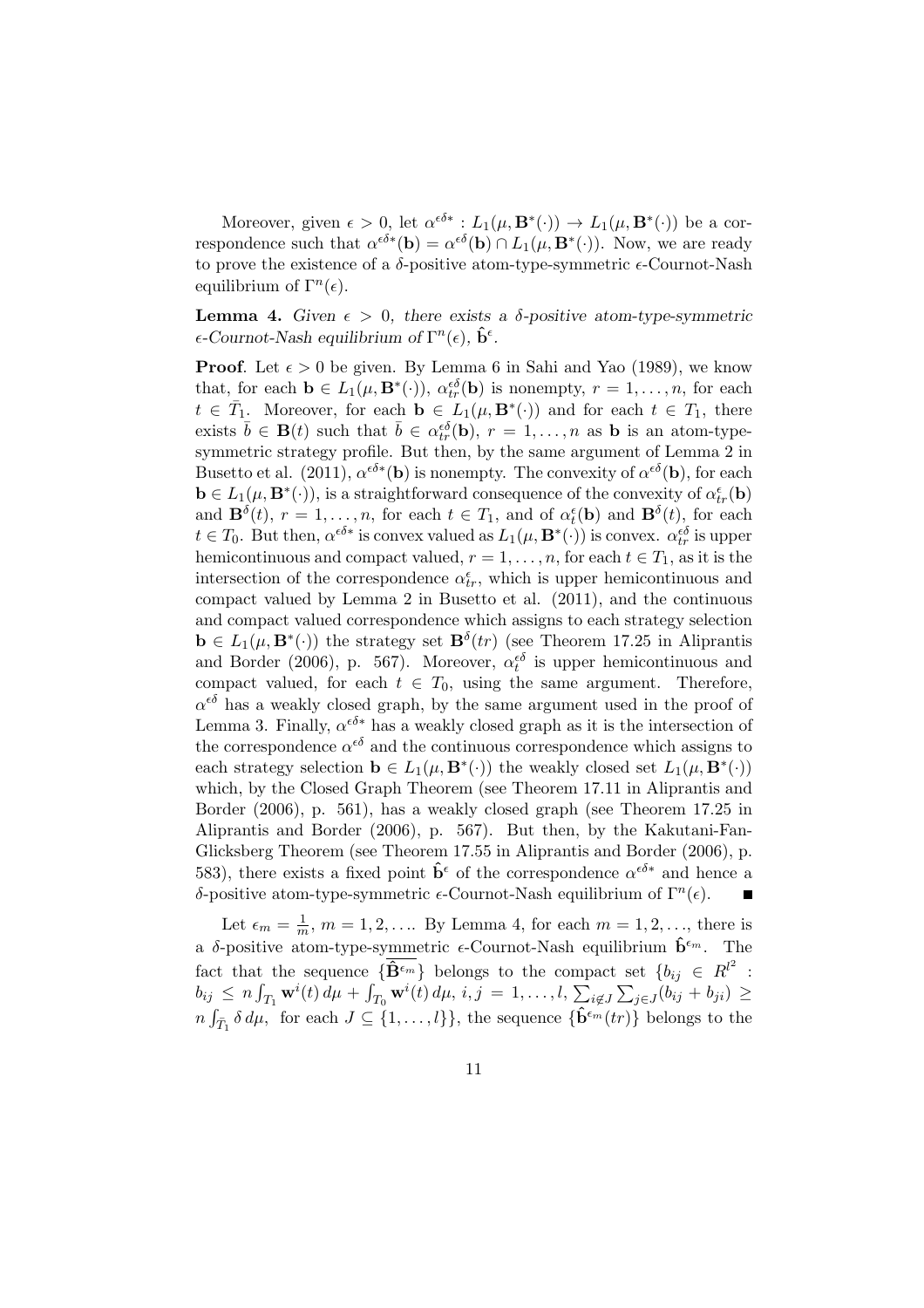compact set  $\mathbf{B}^{\delta}(tr)$ ,  $r = 1, \ldots, n$ , for each  $t \in T_1$ , and the sequence  $\{\hat{p}^{\epsilon_m}\}\$ , where  $\hat{p}^{\epsilon_m} = p(\hat{\mathbf{b}}^{\epsilon_m})$ , for each  $m = 1, 2, \ldots$ , belongs, by Lemma 9 in Sahi and Yao (1989), to a compact set P, implies that there is a subsequence  $\{\hat{\mathbf{B}}^{\epsilon_{k_m}}\}$ of the sequence  $\{\widehat{\mathbf{B}}^{\epsilon_m}\}\)$  which converges to an element of the set  $\{b_{ij} \in R^{l^2}:\}$ bij  $\leq n \int_{T_1} \mathbf{w}^i(t) d\mu + \int_{T_0} \mathbf{w}^i(t) d\mu$ ,  $i, j = 1, ..., l$ ,  $\sum_{i \notin J} \sum_{j \in J} (b_{ij} + b_{ji}) \geq$  $n \int_{\bar{T}_1} \delta d\mu$ , for each  $J \subseteq \{1,\ldots,l\}$ , a subsequence  $\{\hat{\mathbf{b}}^{\epsilon_{km}}(tr)\}\$  of the sequence  $\{\hat{\mathbf{b}}^{\epsilon_m}(tr)\}\$  which converges to an element of the set  $\mathbf{B}^{\delta}(tr), r =$  $1, \ldots, n$ , for each  $t \in T_1$ , and a subsequence  $\{\hat{p}^{\epsilon_{k_m}}\}$  of the sequence  $\{\hat{p}^{\epsilon_m}\}$ which converges to an element of the set P. Since the sequence  $\{\hat{\mathbf{b}}^{\epsilon_{k_m}}\}$  satisfies the assumptions of Theorem A in Artstein (1979), there is a function  $\hat{\mathbf{b}}$  such that  $\hat{\mathbf{b}}(tr)$  is the limit of the sequence  $\{\hat{\mathbf{b}}^{\epsilon_{km}}(tr)\}\text{, }r=1,\ldots,n\text{, for }$ each  $t \in T_1$ ,  $\hat{\mathbf{b}}(t)$  is a limit point of the sequence  $\{\hat{\mathbf{b}}^{\epsilon_{km}}(t)\}\text{, for each } t \in T_0$ , and such that the sequence  $\{\overline{\mathbf{\hat{B}}^{\epsilon_{km}}}\}$  converges to  $\overline{\mathbf{\hat{B}}}$ . Then,  $\mathbf{\hat{b}}(tr) = \mathbf{\hat{b}}(ts)$ as  $\{\hat{\mathbf{b}}^{\epsilon_{km}}(tr)\} = \{\hat{\mathbf{b}}^{\epsilon_{km}}(ts)\}, r, s = 1, \ldots, n$ , for each  $t \in T_1$ , and  $\hat{\mathbf{b}}(tr)$  is the limit of the sequence  $\{\hat{\mathbf{b}}^{\epsilon_{k_m}}(tr)\}, r = 1, \ldots, n$ , for each  $t \in T_1$ . Hence, it can be proved, by the same argument used by Busetto et al. (2011) to show their existence theorem, that  $\hat{\mathbf{b}}$  is a  $\delta$ -positive atom-type-symmetric Cournot-Nash equilibrium of  $\Gamma^{n}(\epsilon)$ .

## 7 The limit theorem

The following theorem shows that the sequences of Cournot-Nash equilibrium allocations generated by the replication  $\alpha$  la Cournot of  $E$  approximate a Walras equilibrium allocation of  $E$ . In particular, the next theorem shows that given a sequence of atom-type-symmetric Cournot-Nash equilibrium allocations of  $\Gamma^n$ , there exists a Walras equilibrium allocation of E such that, for each trader, his final holding at this Walras equilibrium is a limit point of the sequence of his final holdings at the sequence of atom-type-symmetric Cournot-Nash equilibrium allocations of  $\Gamma^n$ .

We now state and prove the limit theorem.

**Theorem 3.** Under Assumptions 1, 2, 3, and 4, let  $\{\hat{\mathbf{b}}^n\}$  be a sequence of strategy selections of  $\Gamma$  and let  $\{\hat{p}^n\}$  be a sequence of prices such that  $\hat{\mathbf{b}}^n(t)$  $\mathbf{\hat{b}}^{\Gamma^{n}}(tr), r = 1, \ldots, n$ , for each  $t \in T_1$ ,  $\mathbf{\hat{b}}^{n}(t) = \mathbf{\hat{b}}^{\Gamma^{n}}(t)$ , for each  $t \in T_0$ , and  $\hat{p}^n = p(\hat{\mathbf{b}}^{\Gamma^n})$ , where  $\hat{\mathbf{b}}^{\Gamma^n}$  is a  $\delta$ -positive atom-type-symmetric Cournot-Nash equilibrium of  $\Gamma^n$ , for  $n = 1, 2, \ldots$  Then, (i) there exists a subsequence  $\{\hat{\mathbf{b}}^{k_n}\}\$  of the sequence  $\{\hat{\mathbf{b}}^n\}\$ , a subsequence  $\{\hat{p}^{k_n}\}\$  of the sequence  $\{\hat{p}^n\}\$ , a strategy selection  $\hat{\mathbf{b}}$  of  $\Gamma$ , and a price vector  $\hat{p}$ , with  $p \gg 0$ , such that  $\hat{\mathbf{b}}(t)$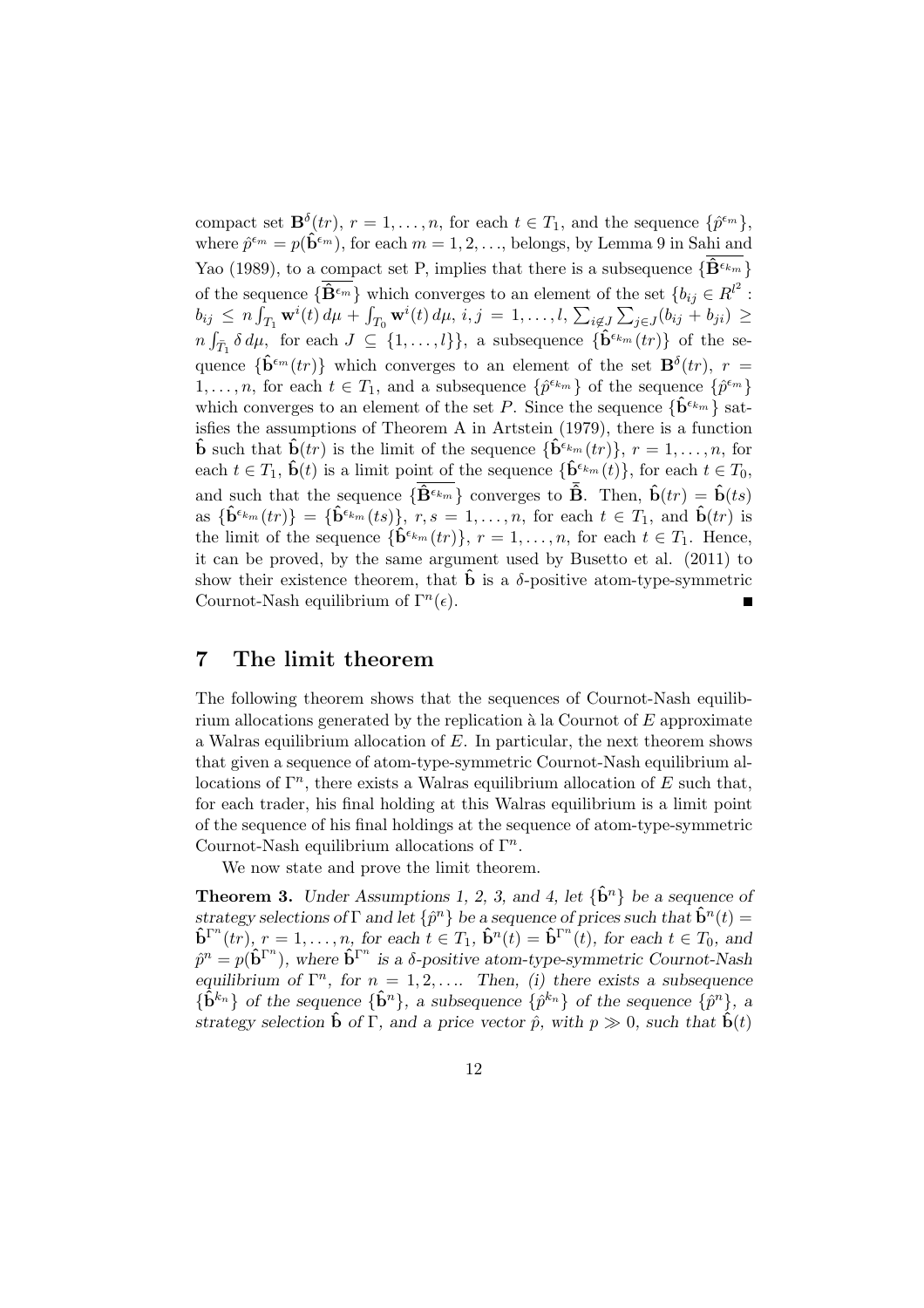is the limit of the sequence  $\{\hat{\mathbf{b}}^{k_n}(t)\}\$ , for each  $t \in T_1$ ,  $\hat{\mathbf{b}}(t)$  is a limit point of the sequence  $\{\hat{\mathbf{b}}^{k_n}(t)\}\text{, for each }t\in\mathcal{T}_0\text{, the sequence }\{\hat{\mathbf{B}}^{k_n}\}\text{ converges}$ to  $\hat{\mathbf{B}}$ , and the sequence  $\{\hat{p}^{k_n}\}\)$  converges to  $\hat{p}$ ; (ii)  $\hat{\mathbf{x}}(t)$  is the limit of the sequence  $\{\hat{\mathbf{x}}^{k_n}(t)\}\text{, for each }t\in T_1\text{, and }\hat{\mathbf{x}}(t)\text{ is a limit point of the sequence }t_1,\ldots,t_n\in T_1\text{, and }t_n\in T_1\text{, and }t_n\in T_1\text{, and }t_n\in T_1\text{, and }t_n\in T_1\text{, and }t_n\in T_1\text{, and }t_n\in T_1\text{, and }t_n\in T_1\text{, and }t_n\in T_1\text{, and }t_n\in T_1\text{, and }t_n\in T_1\text{, and }t_n\in T_1\text{$  ${\{\hat{\mathbf{x}}^{k_n}(t)\}}$ , for each  $t \in T_0$ , where  $\hat{\mathbf{x}}(t) = \mathbf{x}(t, \hat{\mathbf{b}}(t), \hat{p})$  for each  $t \in T$ ,  $\hat{\mathbf{x}}^{k_n}(t) =$  $\mathbf{x}(t, \hat{\mathbf{b}}^{k_n}(t), \hat{p}^{k_n})$ , for each  $t \in T$ , and for  $n = 1, 2, \ldots$ ; (iii) The pair  $(\hat{p}, \hat{\mathbf{x}})$  is a Walras equilibrium of E.

**Proof** (i) Let  $\{\hat{\mathbf{b}}^n\}$  be a sequence of strategy selections of  $\Gamma$  and let  $\{\hat{p}^n\}$ be a sequence of prices such that  $\hat{\mathbf{b}}^n(t) = \hat{\mathbf{b}}^{\Gamma^n}(tr), r = 1, \ldots, n$ , for each  $t \in T_1$ ,  $\mathbf{\hat{b}}^n(t) = \mathbf{\hat{b}}^{\Gamma^n}(t)$ , for each  $t \in T_0$ , and  $\hat{p}^n = p(\mathbf{\hat{b}}^{\Gamma^n})$ , where  $\mathbf{\hat{b}}^{\Gamma^n}$ is a  $\delta$ -positive atom-type-symmetric Cournot-Nash equilibrium of  $\Gamma^n$ , for  $n = 1, 2, \ldots$  The fact that the sequence  $\{\hat{\mathbf{B}}^n\}$  belongs to the compact  $m = 1, 2, \ldots$  The fact that the sequence  $\{D^{\alpha}\}\}$  belong<br>set  $\{b_{ij} \in R^{l^2} : b_{ij} \leq \int_T \mathbf{w}^i(t) d\mu, i, j = 1, \ldots, l, \sum_{i \notin J}$  $\sum_{i=1}^{5}$  $\text{set } \{b_{ij} \in R^{l^2} : b_{ij} \leq \int_T \mathbf{w}^i(t) \, d\mu, i,j = 1,\ldots, l, \sum_{i \notin J} \sum_{j \in J} (b_{ij} + b_{ji}) \geq$  $\{\hat{\mathbf{b}}^n(t)\}\$  belongs to the com-<br>  $\{\hat{\mathbf{b}}^n(t)\}\$ belongs to the compact set  $\mathbf{B}^{\delta}(t)$ , for each  $t \in T_1$ , and the sequence  $\{\hat{p}^n\}$ , belongs, by Lemma 9 in Sahi and Yao, to a compact set P, implies that there is a subsequence  $\{\widehat{\mathbf{B}}^{k_n}\}\$  of the sequence  $\{\widehat{\mathbf{B}}^n\}$  which converges to an element of the  $\mathrm{set}\; \{b_{ij}\;\in\; R^{\hat l^2}\,:\; b_{ij}\,\leq\,$ quence  $\{ {\bf B}^n \}$  which converges to  $\int_T {\bf w}^i(t) d\mu$ ,  $i, j = 1, \ldots, l, \sum_{i \notin J}$  $\overline{ }$  $\det \{b_{ij} \in R^{l^2} : b_{ij} \leq \int_T \mathbf{w}^i(t) \, d\mu, i, j = 1, \dots, l, \sum_{i \notin J} \sum_{j \in J} (b_{ij} + b_{ji}) \geq$  $\{\hat{\mathbf{b}}^{k_n}(t)\}\$  for each  $J \subseteq \{1,\ldots,l\}\}\$ , a subsequence  $\{\hat{\mathbf{b}}^{k_n}(t)\}\$  of the sequence  $\{\hat{\mathbf{b}}^n(t)\}\$  which converges to an element of the set  $\mathbf{B}^\delta(t)$ , for each  $t \in T_1$ , and a subsequence  $\{\hat{p}^{k_n}\}\$  of the sequence  $\{\hat{p}^n\}\$  which converges to an element  $\hat{p}$  of the set P. Moreover, by Lemma 9 in Sahi and Yao,  $\hat{p} \gg 0$ . Since the sequence  $\{\hat{\mathbf{b}}^{k_n}\}\$  satisfies the assumptions of Theorem A in Artstein (1979), there is a function  $\hat{\mathbf{b}}$  such that  $\hat{\mathbf{b}}(t)$  is the limit of the sequence  ${\hat{\mathbf{b}}^{k_n}(t)}$ , for each  $t \in T_1$ ,  $\hat{\mathbf{b}}(t)$  is a limit point of the sequence  ${\hat{\mathbf{b}}^{k_n}(t)}$ , for each  $t \in T_0$ , and such that the sequence  $\{\overline{\mathbf{B}}^{k_n}\}\)$  converges to  $\overline{\mathbf{B}}$ . (ii) Let  $\mathbf{\hat{x}}(t) = \mathbf{x}(t, \mathbf{\hat{b}}(t), \hat{p})$  for each  $t \in T$ ,  $\mathbf{\hat{x}}^{k_n}(t) = \mathbf{x}(t, \mathbf{\hat{b}}^{k_n}(t), \hat{p}^{k_n})$ , for each  $t \in T$ , and for  $n = 1, 2, \ldots$  Then,  $\hat{\mathbf{x}}(t)$  is the limit of the sequence  $\{\hat{\mathbf{x}}^{k_n}(t)\},$ for each  $t \in T_1$ , as  $\hat{\mathbf{b}}(t)$  is the limit of the sequence  $\{\hat{\mathbf{b}}^{k_n}(t)\}\text{, for each }$  $t \in T_1$ , and the sequence  $\{\hat{p}^{k_n}\}\$ converges to  $\hat{p}$ ,  $\hat{\mathbf{x}}(t)$  is a limit point of the sequence  $\{\hat{\mathbf{x}}^{k_n}(t)\}\text{, for each }t\in T_0$ , as  $\hat{\mathbf{b}}(t)$  is a limit point of the sequence  $\{\hat{\mathbf{b}}^{k_n}(t)\}\$ , for each  $t \in T_0$ , and the sequence  $\{\hat{p}^{k_n}\}\$  converges to  $\hat{p}$ . (iii)  $\overline{\mathbf{\hat{B}}^{\Gamma n}} = \overline{\mathbf{\hat{B}}^n}$  as  $\mathbf{\hat{b}}_{ij}^{\Gamma n} =$  $\overline{ }$  $t \in T_1$  $\sum_{r=1}^{n} \hat{\mathbf{b}}_{ij}^{\Gamma^{n}}(tr) \mu(tr) + \int_{t \in T_{0}} \hat{\mathbf{b}}_{ij}^{\Gamma^{n}}(t) d\mu =$  $\overline{\phantom{a}}$  $_{t\in T_1}n\bm{\hat{\mathbf{b}}}^n_{ij}(t)\frac{\mu(t)}{n}+$ R  $\int_{t\in T_{0}}\mathbf{\hat{b}}_{ij}^{n}(t)\,d\mu=$  $\overline{\phantom{0}}$  $\sum_{t \in T_1} \hat{\mathbf{b}}_{ij}^n(t) \mu(t) + \int_{t \in T_0} \hat{\mathbf{b}}_{ij}^n(t) d\mu = \overline{\hat{\mathbf{b}}_{ij}^n}$  $i, j = 1, \ldots, l$ , for  $n = 1, 2, \ldots$  Then,  $\hat{p}^n = p(\hat{\mathbf{b}}^n)$  as  $\hat{p}^n$  and  $\hat{\mathbf{b}}^n$  satisfy (1), for  $n = 1, 2, \ldots$  But then, by continuity,  $\hat{p}$  and  $\hat{b}$  must satisfy (1). Therefore,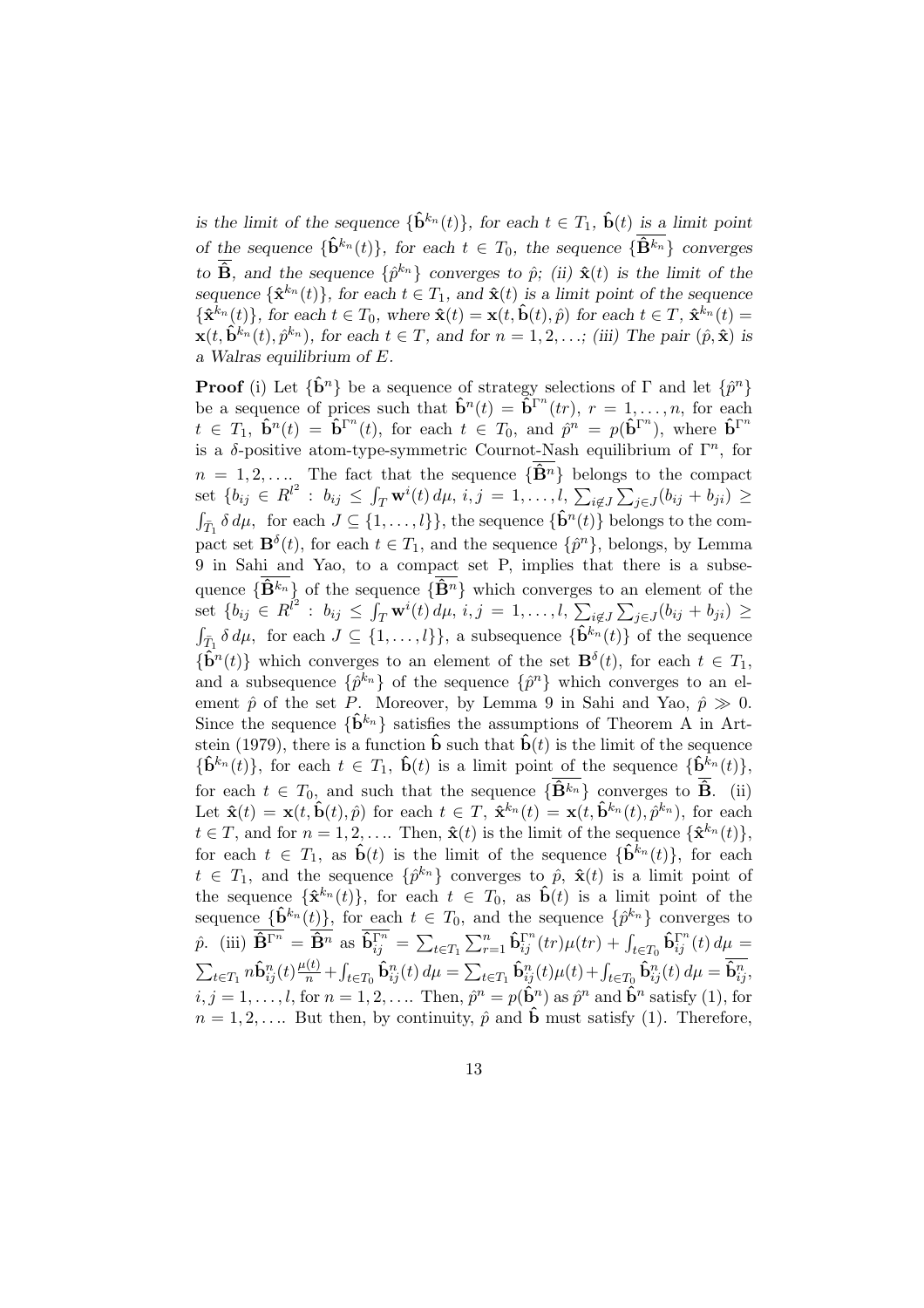Lemma 1 in Sahi and Yao implies that  $\hat{B}$  is completely reducible as  $\hat{p} \gg 0$ . Moreover,  $\mathbf{\hat{b}}(t) \in \mathbf{B}^{\delta}(t)$  since  $\mathbf{\hat{b}}(t)$  is a limit point of the sequence  $\{\mathbf{\hat{b}}^{k_n}(t)\},$ for all  $t \in T$ . Then,  $\hat{b}$  is  $\delta$ -positive. But then, by Remark 3 in Sahi and Yao,  $\hat{\mathbf{B}}$  must be irreducible. Consider the pair  $(\hat{p}, \hat{\mathbf{x}})$ . It is straightforward to show that the assignment  $\hat{\mathbf{x}}$  is an allocation as  $\hat{p}$  and  $\hat{\mathbf{b}}$  satisfy (1) and that  $\hat{\mathbf{x}}(t) \in \{x \in R_+^l : \hat{p}x = \hat{p}\mathbf{w}(t)\}\text{, for all } t \in T\text{. Suppose that } (\hat{p}, \hat{\mathbf{x}}) \text{ is not }$ a Walras equilibrium of E. Then, there exists a trader  $\tau \in T$  and a commodity bundle  $\tilde{x} \in \{x \in R_+^l : \hat{p}x = \hat{p}\mathbf{w}(\tau)\}\$  such that  $u_\tau(\tilde{x}) > u_\tau(\hat{\mathbf{x}}(\tau))$ . By Lemma 5 in Codognato and Ghosal (2000), there exist  $\tilde{\lambda}^j \geq 0$ ,  $\sum_{j=1}^l \tilde{\lambda}^j = 1$ , such that  $\overline{\phantom{a}}^l$ 

$$
\tilde{x}^j = \tilde{\lambda}^j \frac{\sum_{i=1}^l \hat{p}^i \mathbf{w}^i(\tau)}{\hat{p}^j}, \ j = 1, \dots, l.
$$

Let  $\tilde{b}_{ij} = \mathbf{w}^i(\tau) \tilde{\lambda}^j$ ,  $i, j = 1, \ldots, l$ . Then, it is straightforward to verify that

$$
\tilde{x}^j = \mathbf{w}^j(\tau) - \sum_{i=1}^l \tilde{b}_{ji} + \sum_{i=1}^l \tilde{b}_{ij} \frac{\hat{p}^i}{\hat{p}^j},
$$

for each  $j = 1, \ldots, l$ . Consider the following cases.

**Case 1.**  $\tau \in T_1$ . Let  $\{h_n\}$  denote a sequence such that  $h_n = k_n$ , if  $k_1 > 1$ ,  $h_n = k_{n+1}$ , otherwise, for  $n = 1, 2, \ldots$  Let  $\rho$  denote the  $k_1$ -th element of the *n*-fold replication of E and let  $\overline{\mathbf{\hat{B}}^{\Gamma^{h_n}}}\setminus \tilde{b}(\tau\rho)$  denote the aggregate matrix corresponding to the strategy selection  $\hat{\mathbf{b}}^{\Gamma^{h_n}} \setminus \tilde{b}(\tau \rho)$ , where  $\tilde{b}(\tau\rho) = \tilde{b}$ , for  $n = 1, 2, \ldots$  Let  $\Delta \widehat{\mathbf{B}}^{\Gamma^{h_n}}$ ,  $\Delta \widehat{\mathbf{B}}^{\Gamma^{h_n}} \setminus \tilde{b}(\tau\rho)$ , and  $\Delta \widehat{\mathbf{B}}^{h_n}$  denote the matrices of row sums of, respectively,  $\overline{\mathbf{\hat{B}}^{\Gamma^{h_n}}}$ ,  $\overline{\mathbf{\hat{B}}^{\Gamma^{h_n}}} \setminus \tilde{b}(\tau \rho)$ , and  $\hat{\mathbf{B}}^{h_n}$ , for  $n = 1, 2, \ldots$  Moreover, let  $q^{\Gamma^{h_n}}$ ,  $q^{\Gamma^{h_n}}_{\tau \rho}$ , and  $q^{h_n}$  denote the vectors of the cofactors of the first column of, respectively,  $\Delta \widehat{\mathbf{B}}^{\Gamma^{h_n}} - \widehat{\mathbf{B}}^{\Gamma^{h_n}}$ ,  $\Delta \overline{\hat{\mathbf{B}}^{\Gamma h_n}} \setminus \tilde{b}(\tau \rho) - \overline{\hat{\mathbf{B}}^{\Gamma h_n}} \setminus \tilde{b}(\tau \rho)$ , and  $\Delta \overline{\hat{\mathbf{B}}^{h_n}} - \overline{\hat{\mathbf{B}}^{h_n}}$ , for  $n = 1, 2, \dots$  Clearly,  $q^{\Gamma^{h_n}} = q^{h_n}$  as  $\overline{\mathbf{\hat{B}}^{\Gamma^{h_n}}} = \overline{\mathbf{\hat{B}}^{h_n}}$ , for  $n = 1, 2, \dots$  Let  $\Delta \overline{\mathbf{\hat{B}}}$  be the matrix of row sums of  $\bar{\mathbf{\hat{B}}}$  and q be the cofactors of the first column of  $\Delta\bar{\mathbf{\hat{B}}}-\bar{\mathbf{\hat{B}}}$ . The sequences  $\{q^{\Gamma^{h_n}}\}$  and  $\{q^{h_n}\}$  converge to q as the sequence  $\overline{\mathbf{\hat{B}}^{h_n}}$  converges to  $\overline{\mathbf{B}}$  and  $q^{\Gamma^{h_n}} = q^{h_n}$ , for  $n = 1, 2, \ldots$  Let  $\overline{w} = \max\{\mathbf{w}^1(\tau), \ldots, \mathbf{w}^l(\tau)\}.$ Consider the matrix  $\overline{\mathbf{\hat{B}}^{\Gamma^{h_n}}} - \overline{\mathbf{\hat{B}}^{\Gamma^{h_n}}} \setminus \tilde{b}(\tau \rho)$ , for  $n = 1, 2, \ldots$  Then,  $\overline{\mathbf{\hat{b}}^{\Gamma^{h_n}}_{ij}}$  $\overline{\hat{\mathbf{b}}_{ij}^{\Gamma^{hn}}}\setminus \tilde{b}_{ij}(\tau\rho) \,=\, (\frac{1}{n}\hat{\mathbf{b}}_{ij}^{\Gamma^{hn}}(\tau\rho) - \frac{1}{n}$  $\frac{1}{n}\tilde{b}_{ij}(\tau\rho)$ ,  $i, j = 1, \ldots, l$ , for  $n = 1, 2, \ldots$ But then, the sequence of Euclidean distances  $\{\|\widehat{\mathbf{B}}^{\Gamma^{h_n}} - \widehat{\mathbf{B}}^{\Gamma^{h_n}} \setminus \widetilde{b}(\tau\rho)\}\$ converges to 0 as  $\frac{1}{n}$  $\frac{1}{n} \mathbf{\hat{b}}_{ij}^{\Gamma^{hn}}(\tau\rho)\,-\,\frac{1}{n}$  $\frac{1}{n}\tilde{b}_{ij}(\tau\rho)| = \frac{1}{n}$  $\frac{1}{n}|\mathbf{\hat{b}}_{ij}^{\Gamma^{h_n}}(\tau\rho)-\tilde{b}_{ij}(\tau\rho)|\ \leq\ \frac{1}{n}\bar{w},$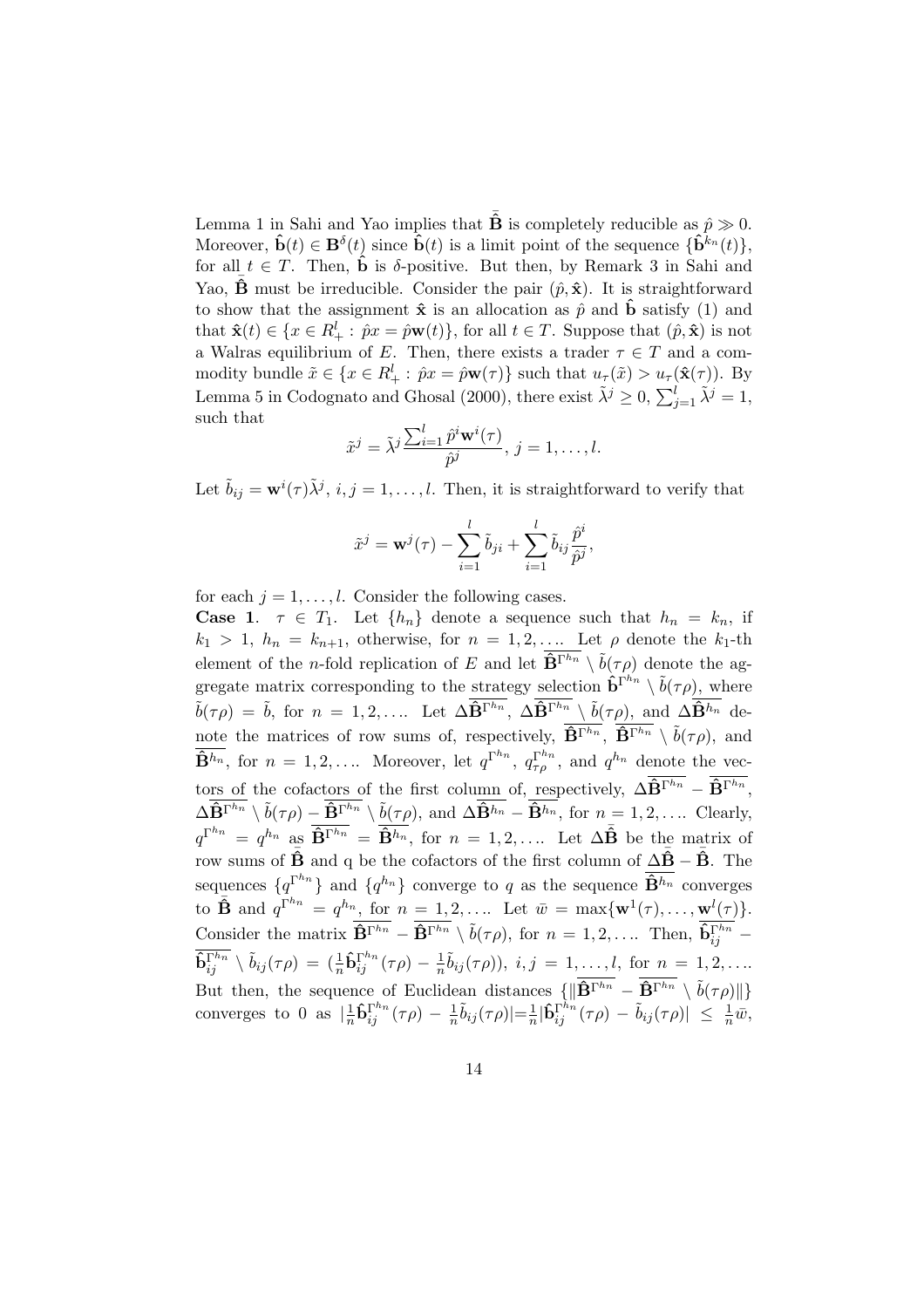$i, j = 1, \ldots, l, n = 1, 2, \ldots$  The sequence  $\{\overline{\mathbf{B}}^{\Gamma^{h_n}} \setminus \tilde{b}(\tau \rho)\}\)$  converges to  $\overline{\mathbf{\hat{B}}}$  as, by the triangle inequality,  $\|\overline{\mathbf{\hat{B}}^{\Gamma h_n}} \setminus \tilde{b}(\tau \rho)\} - \overline{\mathbf{\hat{B}}} \| \leq \|\overline{\mathbf{\hat{B}}^{\Gamma h_n}} - \overline{\mathbf{\hat{B}}^{\Gamma h_n}}\rangle$  $\tilde{b}(\tau \rho) \| + \| \overline{\mathbf{\hat{B}}^{\Gamma^{h_n}}} - \overline{\mathbf{\hat{B}}} \| = \| \overline{\mathbf{\hat{B}}^{\Gamma^{h_n}}} - \overline{\mathbf{\hat{B}}^{\Gamma^{h_n}}} \setminus \tilde{b}(\tau \rho) \| + \| \overline{\mathbf{\hat{B}}^{h_n}} - \overline{\mathbf{\hat{B}}} \|$ , for  $n = 1, 2, \ldots$ , and the sequences  $\{\|\widehat{\mathbf{B}}^{\Gamma^{h_n}} - \widehat{\mathbf{B}}^{\Gamma^{h_n}}\setminus \widetilde{b}(\tau\rho)\|\}$  and  $\{\|\widehat{\mathbf{B}}^{h_n} - \widehat{\mathbf{B}}\|\}$  converge to 0. Then, the sequence  $\{q_{\tau\rho}^{\Gamma^{h_n}}\}$  converges to q.  $u_{\tau\rho}(\mathbf{x}(\tau\rho, \hat{\mathbf{b}}^{\Gamma^{h_n}}(\tau\rho), p(\hat{\mathbf{b}}^{\Gamma^{h_n}}))) \geq$  $u_{\tau\rho}(\mathbf{x}(\tau\rho, \mathbf{\hat{b}}^{\Gamma^{h_n}} \setminus \tilde{b}(\tau\rho), p(\mathbf{\hat{b}}^{\Gamma^{h_n}} \setminus \tilde{b}(\tau\rho))))$  as  $\mathbf{\hat{b}}^{\Gamma^{h_n}}$  is a  $\delta$ -positive atom-typesymmetric Cournot-Nash equilibrium of  $\Gamma^{h_n}$ , for  $n = 1, 2, \ldots$  Let  $\hat{\mathbf{b}}^{h_n} \setminus \tilde{\hat{b}}(\tau)$ be a strategy selection obtained by replacing  $\hat{\mathbf{b}}^{h_n}(\tau)$  in  $\hat{\mathbf{b}}^{h_n}$  with  $\tilde{b}$ , for  $n = 1, 2, \ldots$  Then,  $u_\tau(\mathbf{x}(\tau, \hat{\mathbf{b}}^{h_n}(\tau), q^{\Gamma^{h_n}})) \geq u_\tau(\mathbf{x}(\tau, \hat{\mathbf{b}}^{h_n} \setminus \tilde{b}(\tau), q^{\Gamma^{h_n}}_{\tau \rho}))$  as  $\mathbf{\hat{b}}^{h_n}(\tau) = \mathbf{\hat{b}}^{\Gamma^{h_n}}(\tau \rho), \ p(\mathbf{\hat{b}}^{\Gamma^{h_n}}) = \alpha_{h_n} q^{\Gamma^{h_n}}, \text{ with } \alpha_{h_n} > 0, \text{ by Lemma 2 in}$ Sahi and Yao,  $\mathbf{\hat{b}}^{\Gamma^{h_n}} \setminus \tilde{b}(\tau \rho) = \mathbf{\hat{b}}^{h_n} \setminus \tilde{b}(\tau)$ , and  $p(\mathbf{\hat{b}}^{\Gamma^{h_n}} \setminus \tilde{b}(\tau \rho)) = \beta_{h_n} q_{\tau \rho}^{\Gamma^{h_n}}$ , with  $\beta_{h_n} > 0$ , by Lemma 2 in Sahi and Yao, for  $n = 1, 2, \ldots$  But then,  $u_{\tau}(\hat{\mathbf{x}}(\tau)) \geq u_{\tau}(\tilde{x})$ , by Assumption 2, as the sequence  $\{\hat{\mathbf{b}}^{h_n}(\tau)\}\)$  converges to  $\hat{\mathbf{b}}(\tau)$ , the sequence  $\{q^{\Gamma^{hn}}\}$  converges to q, the sequence  $\{q^{\Gamma^{hn}}_{\tau\rho}\}$  converges to q, and  $\hat{p} = \theta q$ , with  $\theta > 0$ , by Lemma 2 in Sahi and Yao, a contradiction. **Case 2.**  $\tau \in T_0$ . Let  $\{\hat{\mathbf{b}}^{h_{k_n}}(\tau)\}\$ be a subsequence of the sequence  $\{\hat{\mathbf{b}}^{k_n}(\tau)\}\$ which converges to  $\hat{\mathbf{b}}(\tau)$ . Moreover, let  $\hat{\mathbf{b}}^{\Gamma^{h_{k_n}}} \setminus \tilde{\mathbf{b}}(\tau)$  be a strategy selection obtained by replacing  $\hat{\mathbf{b}}^{h_{kn}}(\tau)$  in  $\hat{\mathbf{b}}^{\Gamma^{h_{kn}}}$  with  $\tilde{b}$ , for  $n = 1, 2, \ldots$  $u_\tau(\mathbf{x}(\tau, \mathbf{\hat{b}}^{\Gamma^{h_{k_n}}}(\tau), p(\mathbf{\hat{b}}^{\Gamma^{h_{k_n}}}))) \geq u_\tau(\mathbf{x}(\tau, \mathbf{\hat{b}}^{\Gamma^{h_{k_n}}}\backslash\tilde{b}(\tau), p(\mathbf{\hat{b}}^{\Gamma^{h_{k_n}}}\backslash\tilde{b}(\tau)))) \text{ as } \mathbf{\hat{b}}^{\Gamma^{h_{k_n}}}$ is a δ-positive atom-type-symmetric Cournot-Nash equilibrium of  $\Gamma^{h_{k_n}}$ , for  $n=1,2,...$  Let  $\hat{\mathbf{b}}^{h_{k_n}} \setminus \tilde{b}(\tau)$  be a strategy selection obtained by replacing  $\mathbf{\hat{b}}^{h_{k_n}}(\tau)$  in  $\mathbf{\hat{b}}^{h_{k_n}}$  with  $\tilde{b}$ , for  $n = 1, 2, \ldots$  Then,  $u_\tau(\mathbf{x}(\tau, \mathbf{\hat{b}}^{h_{k_n}}(\tau), \hat{p}^{h_{k_n}})) \geq$  $u_\tau(\mathbf{x}(\tau, \hat{\mathbf{b}}^{h_{k_n}} \setminus \tilde{b}(\tau), \hat{p}^{h_{k_n}})) \text{ as } \hat{\mathbf{b}}^{h_{k_n}}(\tau) = \hat{\mathbf{b}}^{\Gamma^{h_{k_n}}}(\tau), \, \hat{p}^{h_{k_n}} = p(\hat{\mathbf{b}}^{\Gamma^{h_{k_n}}}), \, \hat{\mathbf{b}}^{\Gamma^{h_{k_n}}} \setminus$  $\tilde{b}(\tau) = \hat{\mathbf{b}}^{h_{k_n}} \setminus \tilde{b}(\tau)$ , and  $\hat{p}^{h_{k_n}} = p(\hat{\mathbf{b}}^{\Gamma^{h_{k_n}}}\setminus \tilde{b}(\tau))$ . But then,  $u_{\tau}(\hat{\mathbf{x}}(\tau)) \geq u_{\tau}(\tilde{x})$ , by Assumption 2, as the sequence  $\{\hat{\mathbf{b}}^{h_{k_n}}(\tau)\}\)$  converges to  $\hat{\mathbf{b}}(\tau)\$  and the sequence  $\{p^{h_{k_n}}\}$  converges to  $\hat{p}$ , a contradiction.

Hence, the pair  $(\hat{p}, \hat{\mathbf{x}})$  is a Walras equilibrium of E.

### П

## References

- [1] Aliprantis C.D., Border K.C. (2006), Infinite dimensional analysis, Springer, New York.
- [2] Aliprantis C.D., Burkinshaw O. (1998), Principles of real analysis, Academic Press, Boston.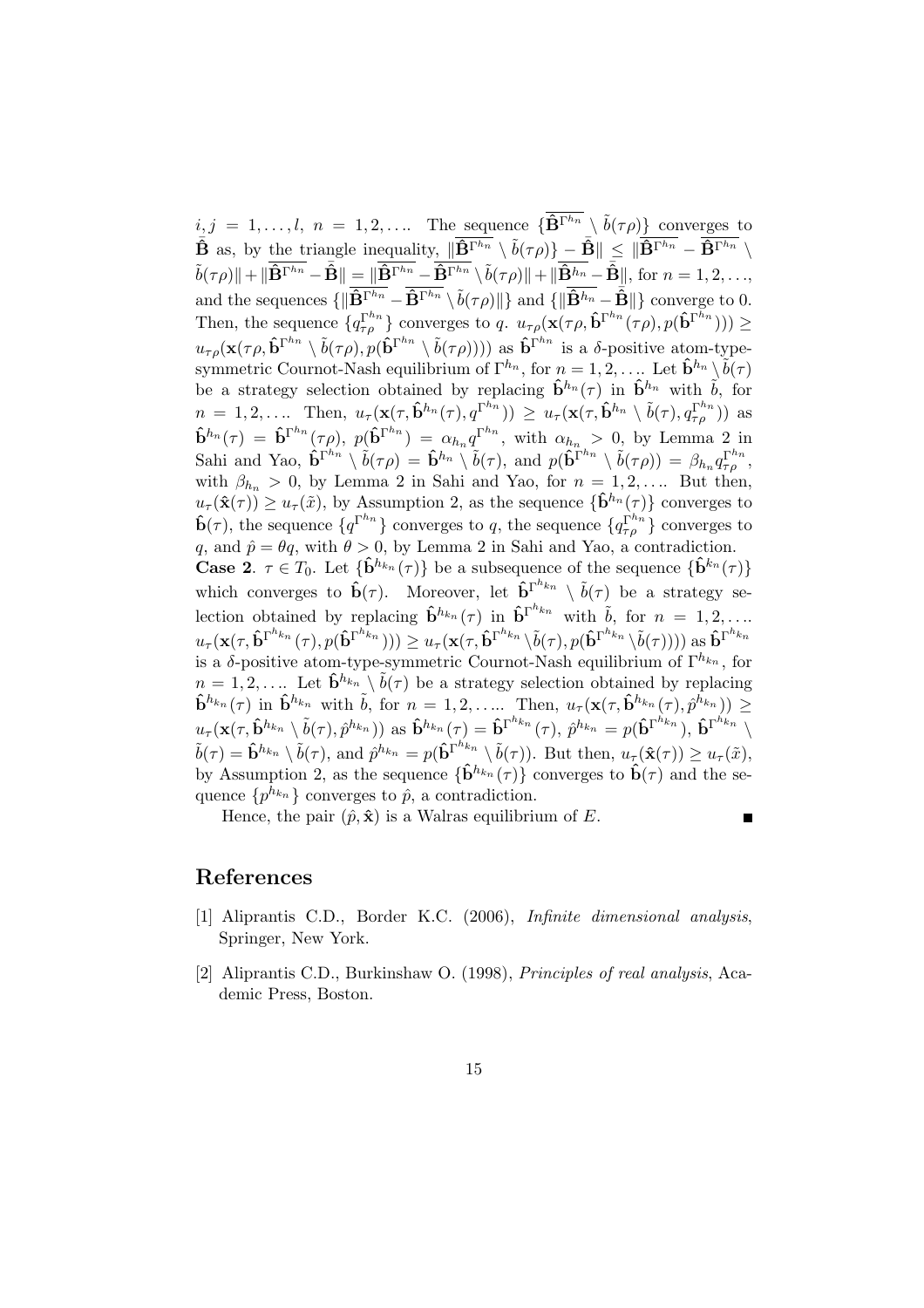- [3] Amir R., Sahi S., Shubik M., Yao S. (1990), "A strategic market game with complete markets," Journal of Economic Theory 51, 126-143.
- [4] Artstein Z. (1979), "A note on Fatou's lemma in several dimensions," Journal of Mathematical Economics 6, 277-282.
- [5] Aumann R.J. (1964), "Markets with a continuum of traders," Econometrica 32, 39-50.
- [6] Busetto F., Codognato G., Ghosal S. (2011), "Noncooperative oligopoly in markets with a continuum of traders," Games and Economic Behavior, 72, 38-45.
- [7] Codognato G., Gabszewicz J.J. (1993), "Cournot-Walras equilibria in markets with a continuum of traders," *Economic Theory* 3, 453-464.
- [8] Codognato G., Ghosal S. (2000), "Cournot-Nash equilibria in limit exchange economies with complete markets and consistent prices," Journal of Mathematical Economics 34, 39-53.
- [9] Cournot A. (1838), Recherches sur les principes mathématiques de la théorie des richesses, Hachette, Paris.
- [10] d'Aspremont C., Dos Santos Ferreira R., Gérard-Varet L.-A. (1997), "General equilibrium concepts under imperfect competition: a Cournotian approach," Journal of Economic Theory 73, 199-230.
- [11] Dierker H., Grodal B. (1986), "Nonexistence of Cournot-Walras equilibrium in a general equilibrium model with two oligopolists," in Hildenbrand W., Mas-Colell A. (eds), Contributions to mathematical economics in honor of Gérard Debreu, North-Holland, Amsterdam.
- [12] Diestel J. (1984), Sequences and series in Banach spaces, Springer, New York.
- [13] Dubey P., Shapley L.S. (1994), "Noncooperative general exchange with a continuum of traders: two models, " Journal of Mathematical Economics 23, 253-293.
- [14] Dubey P., Shubik M. (1978), "The noncooperative equilibria of a closed trading economy with market supply and bidding strategies," Journal of Economic Theory 17, 1-20.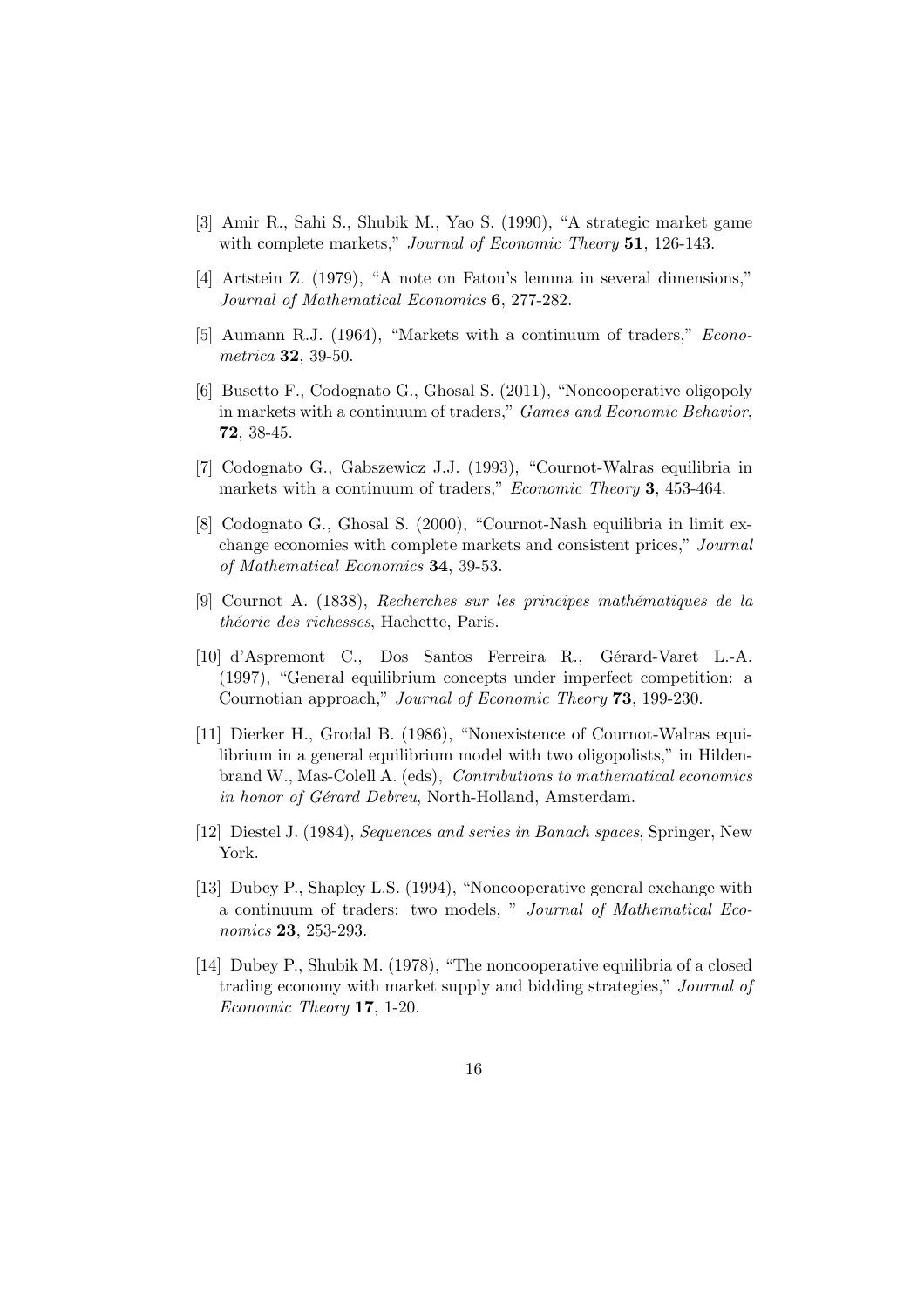- [15] Gabszewicz J.J., Michel P. (1997), "Oligopoly equilibrium in exchange economies," in Eaton B.C., Harris R. G. (eds), Trade, technology and economics. Essays in honour of Richard G. Lipsey, Edward Elgar, Cheltenham.
- [16] Gabszewicz J.J., Vial J.-P. (1972), "Oligopoly 'à la Cournot-Walras' in a general equilibrium analysis," Journal of Economic Theory 4, 381-400.
- [17] Okuno M., Postlewaite A., Roberts J. (1980), "Oligopoly and competition in large markets," American Economic Review 70, 22-31.
- [18] Mas-Colell A. (1982), "The Cournotian foundations of Walrasian equilibrium theory," in Hildenbrand W. (ed), Advances in economic theory, Cambridge University Press, Cambridge.
- [19] Mas-Colell A. (1983), "Walrasian equilibria as limits of noncooperative equilbria. Part I: mixed strategies," Journal of Economic Theory 30, 153-170.
- [20] Novshek W., Sonnenschein H. (1983), "Walrasian equilibria as limits of noncooperative equilibria. Part I: pure strategies," Journal of Economic Theory 30, 171-187.
- [21] Novshek W., Sonnenschein H. (1987), "General equilibrium with free entry: a synthetic approach to the theory of perfect competition," Journal of Economic Literature 25, 1281-1306.
- [22] Peck J., Shell K., Spear S.E. (1992), "The market game: existence and structure of equilibrium," Journal of Mathematical Economics 21, 271-299.
- [23] Roberts D.J., Sonnenschein H. (1977), "On the foundations of the theory of monopolistic competition," Econometrica 45, 101-114.
- [24] Roberts K. (1980), "The limit points of monopolistic competition," Journal of Economic Theory 22, 256-278.
- [25] Sahi S., Yao S. (1989), "The noncooperative equilibria of a trading economy with complete markets and consistent prices," Journal of Mathematical Economics 18, 325-346.
- [26] Shapley L.S., Shubik M. (1977), "Trade using one commodity as a means of payment," *Journal of Political Economy* 85, 937-968.